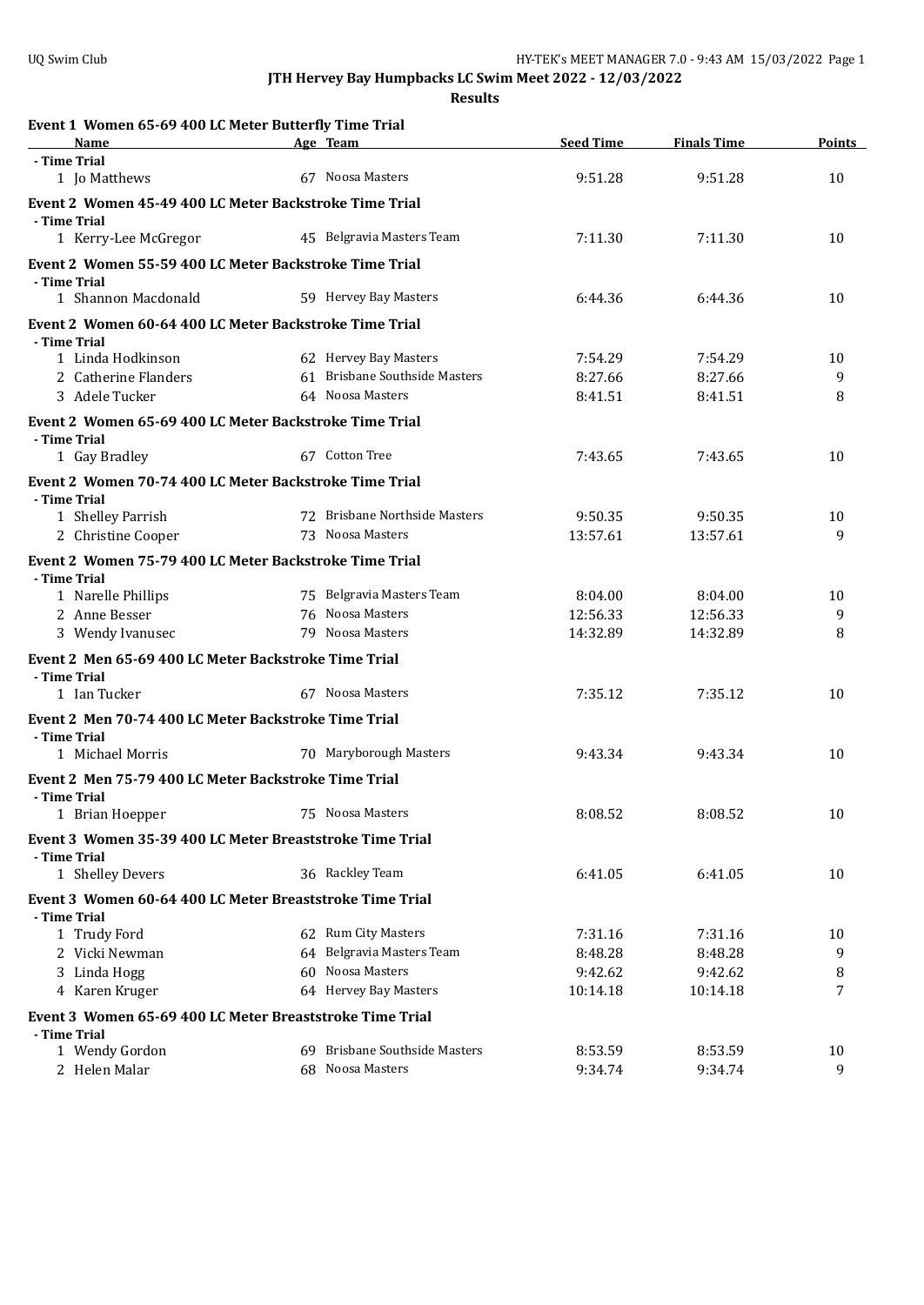| Event 3 Women 75-79 400 LC Meter Breaststroke Time Trial<br>- Time Trial |                                 |                    |                    |         |
|--------------------------------------------------------------------------|---------------------------------|--------------------|--------------------|---------|
| 1 Lindy Salter                                                           | 78 Miami Masters                | 9:38.86            | 9:38.86            | 10      |
| Event 3 Women 80-84 400 LC Meter Breaststroke Time Trial                 |                                 |                    |                    |         |
| - Time Trial<br>1 Sheila Tweedy                                          | 82 Sunshine Coast Masters       | 14:05.37           | 14:05.37           | 10      |
| Event 3 Men 40-44 400 LC Meter Breaststroke Time Trial                   |                                 |                    |                    |         |
| - Time Trial                                                             |                                 |                    |                    |         |
| 1 Ian Dorrepaal                                                          | 44 Yeronga Park Yabbies Masters | 7:31.80            | 7:31.80            | 10      |
| Event 3 Men 70-74 400 LC Meter Breaststroke Time Trial<br>- Time Trial   |                                 |                    |                    |         |
| 1 Rodney Alfredson                                                       | 73 Noosa Masters                | 11:04.37           | 11:04.87           | 10      |
| 2 Terry Hewett                                                           | 71 Hervey Bay Masters           | 13:16.45           | 13:16.45           | 9       |
| Event 3 Men 75-79 400 LC Meter Breaststroke Time Trial<br>- Time Trial   |                                 |                    |                    |         |
| 1 Robert Jolly                                                           | 75 Noosa Masters                | 8:47.17            | 8:47.17            | 10      |
| Event 4 Women 40-44 400 LC Meter Freestyle Time Trial                    |                                 |                    |                    |         |
| - Time Trial<br>1 Susanne Milenkevich                                    | 42 Yeronga Park Yabbies Masters | 6:41.51            | 6:41.51            | 10      |
| Event 4 Women 45-49 400 LC Meter Freestyle Time Trial                    |                                 |                    |                    |         |
| - Time Trial<br>1 Kym Lingard                                            | 47 Hervey Bay Masters           | 5:51.15            | 5:51.15            | 10      |
| Event 4 Women 50-54 400 LC Meter Freestyle Time Trial                    |                                 |                    |                    |         |
| - Time Trial                                                             |                                 |                    |                    |         |
| 1 Timna Wright                                                           | 54 Belgravia Masters Team       | 7:35.68            | 7:35.68            | 10      |
| 2 Debbie Lewry                                                           | 54 Hervey Bay Masters           | 8:00.20            | 8:00.20            | 9       |
| Event 4 Women 55-59 400 LC Meter Freestyle Time Trial<br>- Time Trial    |                                 |                    |                    |         |
| 1 Anne Chadwick                                                          | 58 Hervey Bay Masters           | 6:37.16            | 6:37.16            | 10      |
| Event 4 Women 60-64 400 LC Meter Freestyle Time Trial                    |                                 |                    |                    |         |
| - Time Trial<br>1 Michele Pearson                                        | 60 Rum City Masters             |                    |                    |         |
| 2 Bronwyn McKillop                                                       | 62 Belgravia Masters Team       | 5:47.46<br>7:19.89 | 5:47.46<br>7:19.89 | 10<br>9 |
| 3 Julie Tierney                                                          | 63 Noosa Masters                | 7:34.12            | 7:34.12            | 8       |
| 4 Lynda Roper                                                            | 60 Hervey Bay Masters           | 8:30.70            | 8:30.70            | 7       |
| Event 4 Women 65-69 400 LC Meter Freestyle Time Trial                    |                                 |                    |                    |         |
| - Time Trial                                                             |                                 |                    |                    |         |
| 1 Jacky Shields                                                          | 68 Noosa Masters                | 7:33.37            | 7:33.37            | 10      |
| 2 Paula Hewett                                                           | 68 Hervey Bay Masters           | 7:40.54            | 7:40.54            | 9       |
| Event 4 Women 75-79 400 LC Meter Freestyle Time Trial<br>- Time Trial    |                                 |                    |                    |         |
| 1 Marsha Reddiex                                                         | 79 Belgravia Masters Team       | 7:20.22            | 7:20.22            | 10      |
| 2 Chris Rowland                                                          | 76 Maryborough Masters          | 11:42.06           | 11:42.06           | 9       |
| Event 4 Women 80-84 400 LC Meter Freestyle Time Trial<br>- Time Trial    |                                 |                    |                    |         |
| 1 Valerie Sheehan                                                        | 83 Sunshine Coast Masters       | 11:34.32           | 11:34.32           | 10      |
| Event 4 Men 35-39 400 LC Meter Freestyle Time Trial                      |                                 |                    |                    |         |
| - Time Trial                                                             |                                 |                    |                    |         |
| 1 William Reid                                                           | 35 Hervey Bay Masters           | 5:10.79            | 5:10.79            | 10      |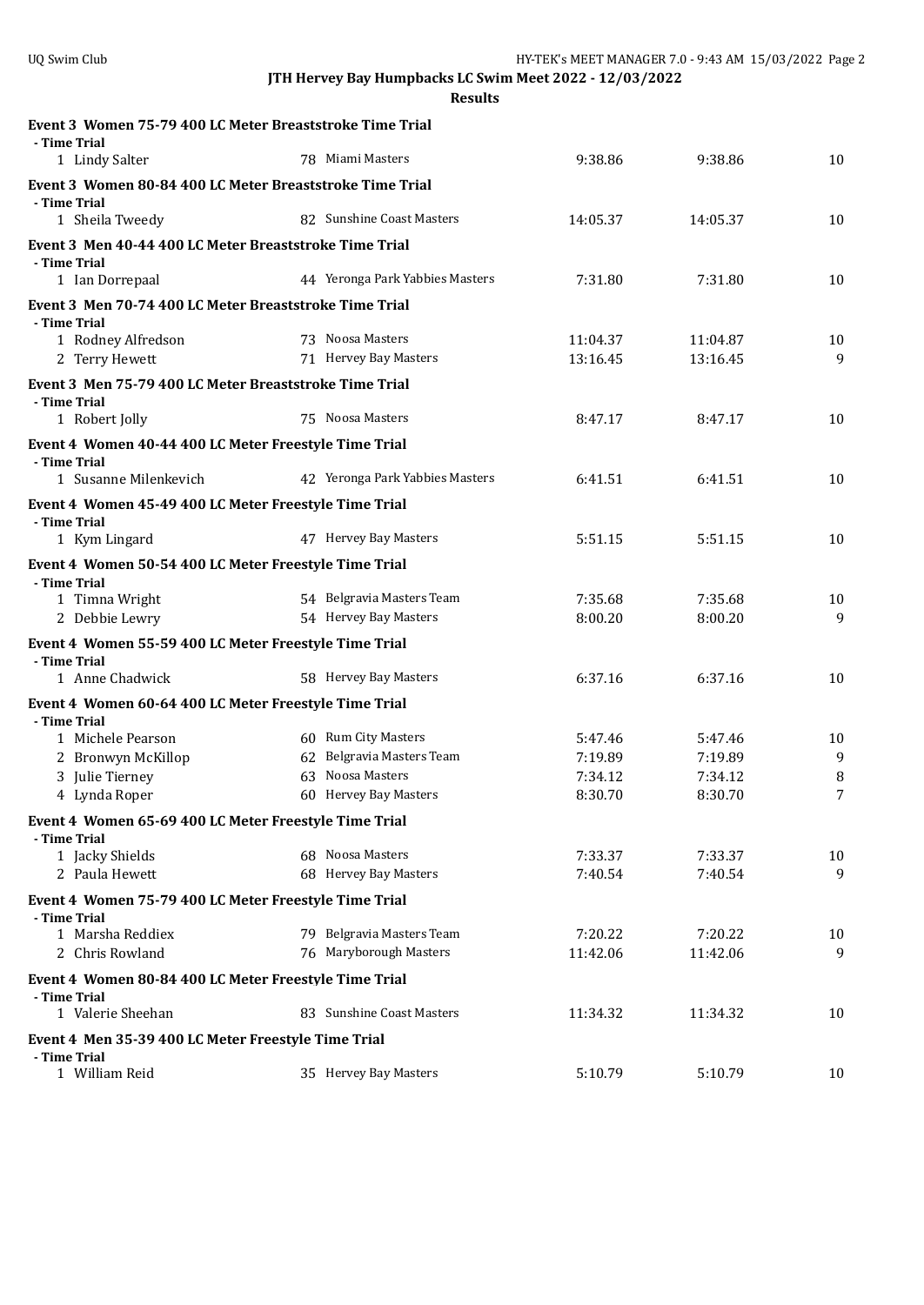| Event 4 Men 45-49 400 LC Meter Freestyle Time Trial                 |                                   |         |         |    |
|---------------------------------------------------------------------|-----------------------------------|---------|---------|----|
| - Time Trial                                                        | 45 Belgravia Masters Team         | 7:01.26 |         |    |
| 1 Lance Erasmus                                                     |                                   |         | 7:01.26 | 10 |
| Event 4 Men 50-54 400 LC Meter Freestyle Time Trial                 |                                   |         |         |    |
| - Time Trial<br>1 Greg Densley                                      | 53 Hervey Bay Masters             | 7:33.00 | 7:33.00 | 10 |
| 2 Peter Johnstone                                                   | 51 Ipswich City Masters           | 7:55.34 | 7:55.34 | 9  |
|                                                                     |                                   |         |         |    |
| Event 4 Men 60-64 400 LC Meter Freestyle Time Trial<br>- Time Trial |                                   |         |         |    |
| 1 Stewart Germon                                                    | 60 Hervey Bay Masters             | 6:45.54 | 6:45.54 | 10 |
| 2 Jim Travers                                                       | 62 Noosa Masters                  | 7:02.03 | 7:02.03 | 9  |
| 3 Peter Collins                                                     | 64 Cotton Tree                    | 7:10.43 | 7:10.43 | 8  |
| 4 Gregory Flanders                                                  | 63 Brisbane Southside Masters     | 7:33.19 | 7:33.19 | 7  |
| 5 Louis D'Souza                                                     | 63 Yeronga Park Yabbies Masters   | 9:41.85 | 9:41.85 | 6  |
| Event 4 Men 65-69 400 LC Meter Freestyle Time Trial                 |                                   |         |         |    |
| - Time Trial                                                        |                                   |         |         |    |
| 1 Neil Newman                                                       | 66 Belgravia Masters Team         | 5:59.93 | 5:59.93 | 10 |
| 2 Andy Tuck                                                         | 66 Hervey Bay Masters             | 6:17.15 | 6:17.15 | 9  |
| 3 Vivian Oakes                                                      | 68 Hervey Bay Masters             | 6:17.58 | 6:17.58 | 8  |
| Event 4 Men 75-79 400 LC Meter Freestyle Time Trial                 |                                   |         |         |    |
| - Time Trial                                                        |                                   |         |         |    |
| 1 Trevor Mathews                                                    | 77 Noosa Masters                  | 8:04.01 | 8:04.01 | 10 |
| Event 4 Men 80-84 400 LC Meter Freestyle Time Trial<br>- Time Trial |                                   |         |         |    |
| 1 Lyle Ferguson                                                     | 82 Rum City Masters               | 9:06.64 | 9:06.64 | 10 |
| 2 David Salter                                                      | 80 Miami Masters                  | 9:30.04 | 9:30.04 | 9  |
| Event 5 Women 35-39 200 LC Meter IM                                 |                                   |         |         |    |
| 1 Shelley Devers                                                    | 36 Rackley Team                   | 3:30.00 | 2:54.98 | 10 |
|                                                                     |                                   |         |         |    |
| Event 5 Women 45-49 200 LC Meter IM<br>1 Kerry-Lee McGregor         | 45 Belgravia Masters Team         | 3:40.00 | 3:21.69 | 10 |
|                                                                     |                                   |         |         |    |
| Event 5 Women 50-54 200 LC Meter IM                                 |                                   |         |         |    |
| 1 Nola Macaulay                                                     | 53 University of Queensland Maste | 2:57.92 | 2:58.48 | 10 |
| Event 5 Women 60-64 200 LC Meter IM                                 |                                   |         |         |    |
| 1 Sue Brennan                                                       | 62 Rum City Masters               | 4:20.00 | 4:19.62 | 10 |
| Event 5 Women 65-69 200 LC Meter IM                                 |                                   |         |         |    |
| 1 Jo Matthews                                                       | 67 Noosa Masters                  | 4:00.00 | 3:56.95 | 10 |
| Event 5 Women 75-79 200 LC Meter IM                                 |                                   |         |         |    |
| 1 Narelle Phillips                                                  | 75 Belgravia Masters Team         | 4:09.58 | 4:07.19 | 10 |
| Event 5 Men 30-34 200 LC Meter IM                                   |                                   |         |         |    |
| 1 Justin Giles                                                      | 34 Gympie Gold Fins Masters       | 2:23.97 | 2:24.46 | 10 |
|                                                                     |                                   |         |         |    |
| Event 5 Men 55-59 200 LC Meter IM                                   |                                   |         |         |    |
| 1 Scott Greensill                                                   | 58 Brisbane Northside Masters     | 3:20.70 | 3:19.84 | 10 |
| Event 5 Men 75-79 200 LC Meter IM                                   |                                   |         |         |    |
| 1 Robert Patterson                                                  | 75 Redlands Bayside Masters       | 3:45.00 | 3:31.37 | 10 |
| 2 Brian Hoepper                                                     | 75 Noosa Masters                  | 4:10.00 | 3:46.85 | 9  |
| Event 6 Women 75-79 200 LC Meter Butterfly                          |                                   |         |         |    |
| 1 Marsha Reddiex                                                    | 79 Belgravia Masters Team         | 4:30.00 | 4:32.49 | 10 |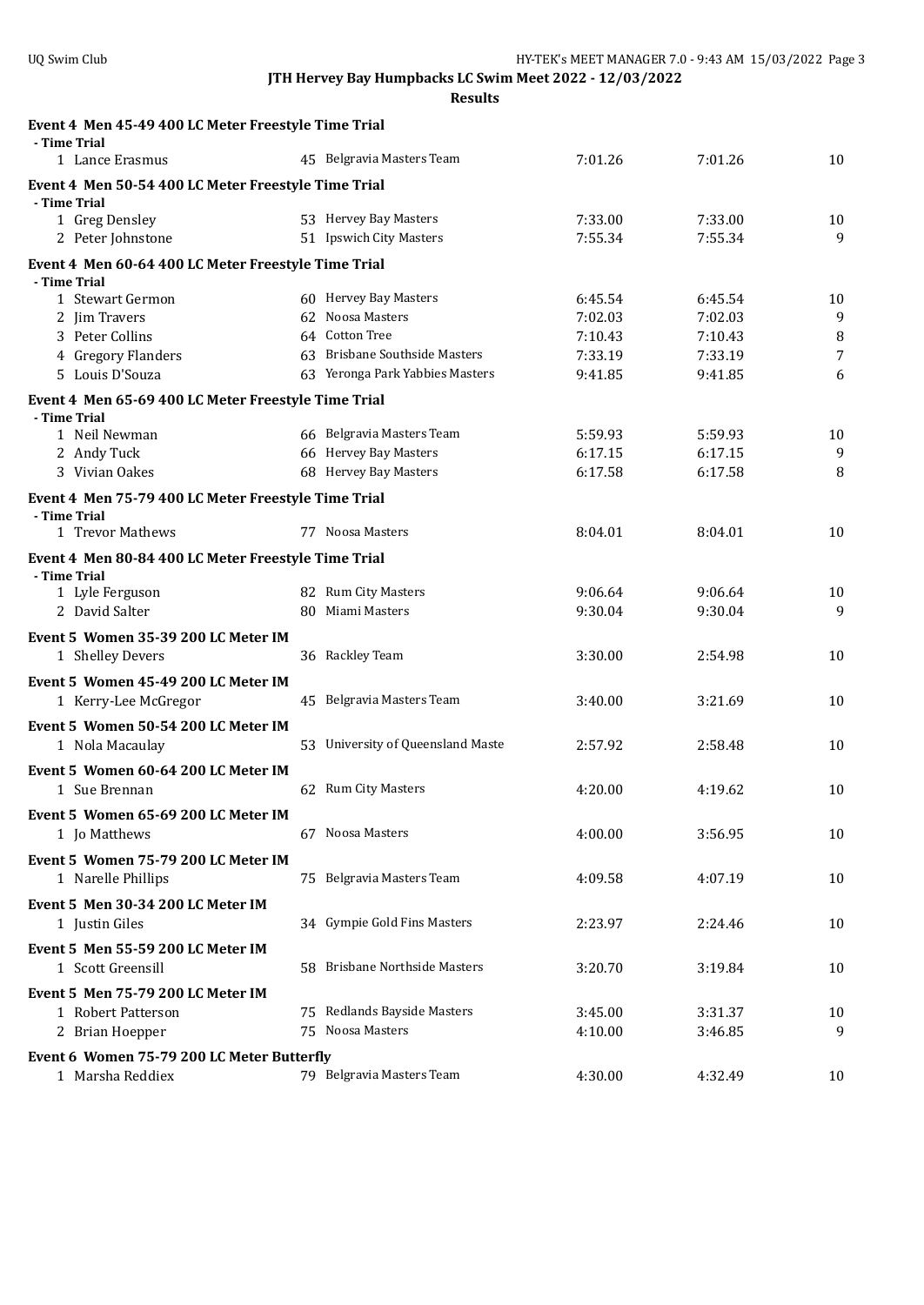| Event 7 Women 45-49 200 LC Meter Backstroke   |                                 |         |         |        |
|-----------------------------------------------|---------------------------------|---------|---------|--------|
| 1 Clare Somerville                            | 47 Sunshine Coast Masters       | 3:38.14 | 3:57.57 | 10     |
| Event 7 Women 50-54 200 LC Meter Backstroke   |                                 |         |         |        |
| 1 Annemaree Grainger                          | 53 Maryborough Masters          | 3:05.00 | 3:09.81 | 10     |
| Event 7 Women 55-59 200 LC Meter Backstroke   |                                 |         |         |        |
| 1 Lexie Steffan                               | 55 Rum City Masters             | 5:00.18 | 5:06.71 | 10     |
| Event 7 Women 60-64 200 LC Meter Backstroke   |                                 |         |         |        |
| 1 Adele Tucker                                | 64 Noosa Masters                | 4:06.30 | 4:00.16 | 10     |
| 2 Catherine Flanders                          | 61 Brisbane Southside Masters   | 4:20.00 | 4:15.14 | 9      |
| Event 7 Women 70-74 200 LC Meter Backstroke   |                                 |         |         |        |
| 1 Terry Carter                                | 72 Noosa Masters                | 4:10.00 | 4:17.47 | 10     |
| 2 Shelley Parrish                             | 72 Brisbane Northside Masters   | 4:35.00 | 4:36.13 | 9      |
| 3 Christine Cooper                            | 73 Noosa Masters                | 7:00.00 | 5:48.74 | 8      |
| Event 7 Women 75-79 200 LC Meter Backstroke   |                                 |         |         |        |
| 1 Anne Besser                                 | 76 Noosa Masters                | 6:45.00 | 5:54.50 | 10     |
| 2 Wendy Ivanusec                              | 79 Noosa Masters                | 6:48.62 | 6:48.49 | 9      |
| Event 7 Men 45-49 200 LC Meter Backstroke     |                                 |         |         |        |
| 1 Dion Hutchins                               | 45 Barbarians Masters Team      | 2:48.24 | 2:42.59 | 10     |
| Event 7 Men 65-69 200 LC Meter Backstroke     |                                 |         |         |        |
| 1 Ian Tucker                                  | 67 Noosa Masters                | 3:32.65 | 3:29.76 | 10     |
| Event 7 Men 75-79 200 LC Meter Backstroke     |                                 |         |         |        |
| 1 George Green                                | 79 Sunshine Coast Masters       | 3:35.99 | 3:37.55 | 10     |
| Event 8 Women 40-44 200 LC Meter Breaststroke |                                 |         |         |        |
| 1 Rowena Solomons                             | 41 Cotton Tree                  | 3:40.00 | 3:38.48 | 10     |
| 2 Susanne Milenkevich                         | 42 Yeronga Park Yabbies Masters | 3:46.23 | 3:46.88 | 9      |
| Event 8 Women 45-49 200 LC Meter Breaststroke |                                 |         |         |        |
| 1 Valeria Wecke                               | 46 Maryborough Masters          | 5:14.12 | 5:13.47 | 10     |
| Event 8 Women 50-54 200 LC Meter Breaststroke |                                 |         |         |        |
| 1 Annabelle Johnstone                         | 50 Ipswich City Masters         | 4:39.93 | 4:37.06 | 10     |
| Event 8 Women 60-64 200 LC Meter Breaststroke |                                 |         |         |        |
| 1 Trudy Ford                                  | 62 Rum City Masters             | 3:39.00 | 3:32.05 | 10     |
| 2 Michelle Stonehouse                         | 60 Sunshine Coast Masters       | 3:40.00 | 3:36.75 | 9      |
| 3 Vicki Newman                                | 64 Belgravia Masters Team       | 4:09.18 | 4:05.10 | $\, 8$ |
| 4 Karen Kruger                                | 64 Hervey Bay Masters           | 4:50.00 | 4:46.41 | 7      |
| Event 8 Women 65-69 200 LC Meter Breaststroke |                                 |         |         |        |
| 1 Wendy Gordon                                | 69 Brisbane Southside Masters   | 4:02.00 | 4:05.73 | 10     |
| 2 Helen Malar                                 | 68 Noosa Masters                | 4:20.63 | 4:20.59 | 9      |
| Event 8 Women 75-79 200 LC Meter Breaststroke |                                 |         |         |        |
| 1 Lindy Salter                                | 78 Miami Masters                | 4:32.00 | 4:26.82 | 10     |
| Event 8 Women 80-84 200 LC Meter Breaststroke |                                 |         |         |        |
| 1 Sheila Tweedy                               | 82 Sunshine Coast Masters       | 6:28.79 | 6:31.58 | 10     |
| Event 8 Men 35-39 200 LC Meter Breaststroke   |                                 |         |         |        |
| 1 Dylan Carmichael                            | 37 Aqualicious Masters          | 4:25.04 | 4:36.73 | 10     |
| Event 8 Men 40-44 200 LC Meter Breaststroke   |                                 |         |         |        |
| 1 Ian Dorrepaal                               | 44 Yeronga Park Yabbies Masters | 3:24.27 | 3:28.63 | 10     |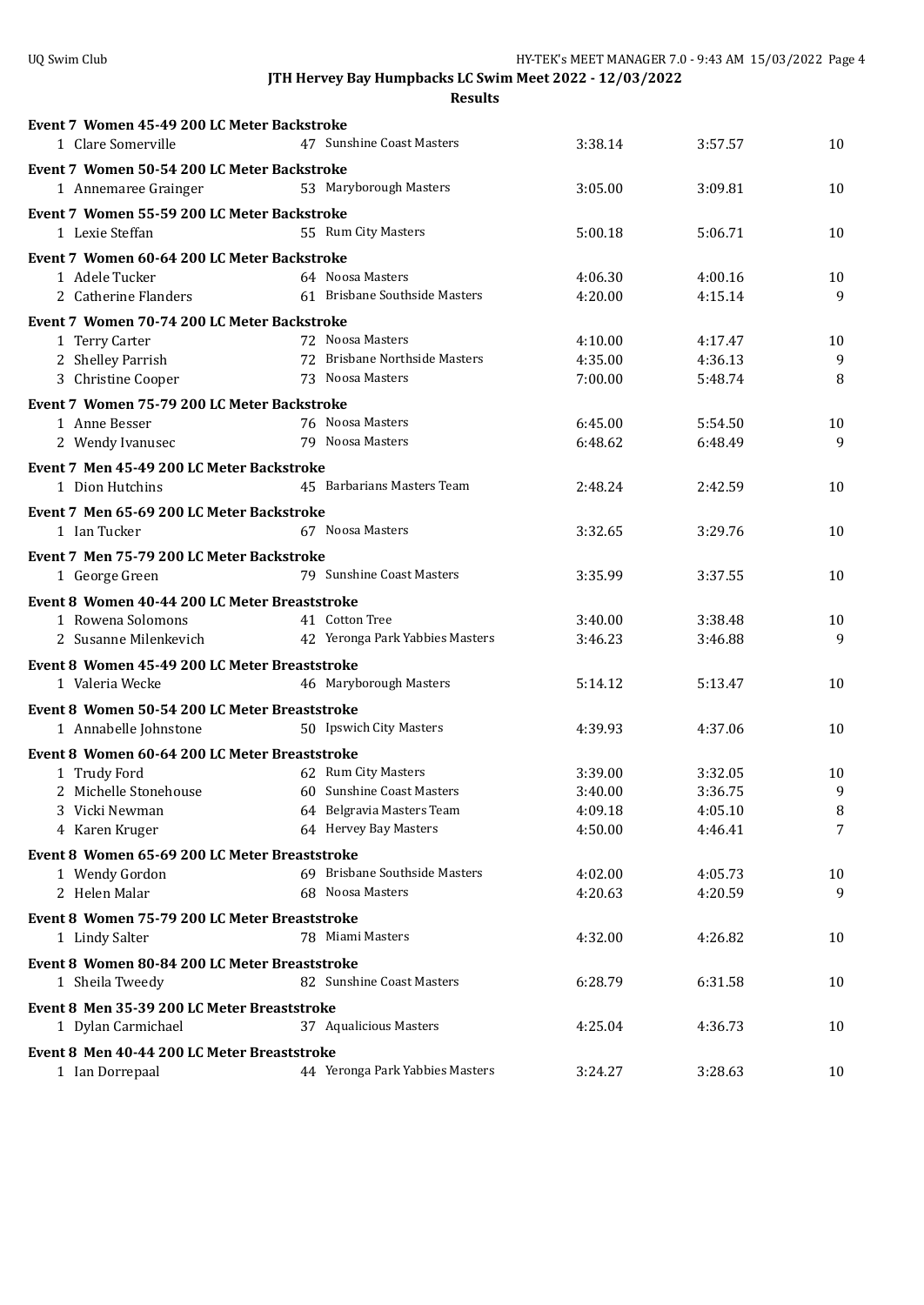| Event 8 Men 45-49 200 LC Meter Breaststroke |                               |         |         |    |
|---------------------------------------------|-------------------------------|---------|---------|----|
| 1 Chris Hurling                             | 48 Brisbane Northside Masters | 3:27.93 | 3:24.70 | 10 |
| Event 8 Men 70-74 200 LC Meter Breaststroke |                               |         |         |    |
| 1 Michael Morris                            | 70 Maryborough Masters        | 4:07.00 | 3:58.12 | 10 |
| 2 Graeme Rodgers                            | 71 Rum City Masters           | 4:30.00 | 4:05.05 | 9  |
| 3 Rodney Alfredson                          | 73 Noosa Masters              | 5:10.91 | 5:04.37 | 8  |
| 4 Terry Hewett                              | 71 Hervey Bay Masters         | 5:54.59 | 6:05.25 | 7  |
| 5 John Quinn                                | 71 Sunshine Coast Masters     | 6:10.00 | 7:32.95 | 6  |
| Event 8 Men 75-79 200 LC Meter Breaststroke |                               |         |         |    |
| 1 Robert Jolly                              | 75 Noosa Masters              | 4:03.34 | 4:05.58 | 10 |
|                                             |                               |         |         |    |
| Event 8 Men 80-84 200 LC Meter Breaststroke |                               |         |         |    |
| 1 Angus Von Douglas                         | 82 Hervey Bay Masters         | 4:50.00 | 4:39.25 | 10 |
| Event 9 Women 30-34 200 LC Meter Freestyle  |                               |         |         |    |
| 1 Renee Ryan                                | 32 Hervey Bay Masters         | 2:40.00 | 2:37.61 | 10 |
| Event 9 Women 40-44 200 LC Meter Freestyle  |                               |         |         |    |
| 1 Kristy Price                              | 40 Hervey Bay Masters         | 3:00.00 | 2:40.09 | 10 |
| Event 9 Women 45-49 200 LC Meter Freestyle  |                               |         |         |    |
|                                             | 47 Hervey Bay Masters         | 2:35.31 | 2:38.23 | 10 |
| 1 Kym Lingard                               |                               |         |         |    |
| Event 9 Women 50-54 200 LC Meter Freestyle  |                               |         |         |    |
| 1 Elise Butler                              | 52 Brisbane Southside Masters | 2:55.00 | 2:56.24 | 10 |
| 2 Timna Wright                              | 54 Belgravia Masters Team     | 3:45.00 | 3:33.13 | 9  |
| Event 9 Women 55-59 200 LC Meter Freestyle  |                               |         |         |    |
| 1 Anne Chadwick                             | 58 Hervey Bay Masters         | 3:09.13 | 3:09.19 | 10 |
| Event 9 Women 60-64 200 LC Meter Freestyle  |                               |         |         |    |
| 1 Elaine Sng                                | 64 River City Masters Team    | 2:42.18 | 2:39.15 | 10 |
| 2 Michele Pearson                           | 60 Rum City Masters           | 2:54.77 | 2:44.65 | 9  |
| 3 Jane Tilbury                              | 64 River City Masters Team    | 3:20.00 | 3:16.85 | 8  |
| 4 Bronwyn McKillop                          | 62 Belgravia Masters Team     | 3:28.30 | 3:23.28 | 7  |
| 5 Linda Hogg                                | 60 Noosa Masters              | 3:25.59 | 3:24.21 | 6  |
| 6 Julie Tierney                             | 63 Noosa Masters              | 3:50.00 | 3:35.38 | 5  |
| 7 Lynda Roper                               | 60 Hervey Bay Masters         | 4:15.64 | 4:03.07 | 4  |
| Event 9 Women 65-69 200 LC Meter Freestyle  |                               |         |         |    |
| 1 Gay Bradley                               | 67 Cotton Tree                | 3:10.00 | 3:05.41 | 10 |
| 2 Paula Hewett                              | 68 Hervey Bay Masters         | 3:32.18 | 3:37.95 | 9  |
| 3 Ann Bligh                                 | 67 Sunshine Coast Masters     | 3:40.25 | 3:47.09 | 8  |
|                                             |                               |         |         |    |
| Event 9 Women 70-74 200 LC Meter Freestyle  |                               |         |         |    |
| 1 Muff Skov-Christensen                     | 74 Maryborough Masters        | 4:00.00 | 4:36.56 | 10 |
| Event 9 Women 80-84 200 LC Meter Freestyle  |                               |         |         |    |
| 1 Valerie Sheehan                           | 83 Sunshine Coast Masters     | 5:27.74 | 5:26.45 | 10 |
| Event 9 Men 30-34 200 LC Meter Freestyle    |                               |         |         |    |
| 1 Robert Mitchell                           | 31 Barbarians Masters Team    | 2:56.00 | 3:00.66 | 10 |
|                                             |                               |         |         |    |
| Event 9 Men 35-39 200 LC Meter Freestyle    |                               |         |         |    |
| 1 Nic Carmichael                            | 37 River City Masters Team    | 2:40.00 | 2:42.60 | 10 |
| Event 9 Men 45-49 200 LC Meter Freestyle    |                               |         |         |    |
| 1 Todd Robinson                             | 48 Southport Masters          | 2:15.00 | 2:11.71 | 10 |
| Event 9 Men 50-54 200 LC Meter Freestyle    |                               |         |         |    |
| 1 Greg Densley                              | 53 Hervey Bay Masters         | 3:15.00 | 3:19.02 | 10 |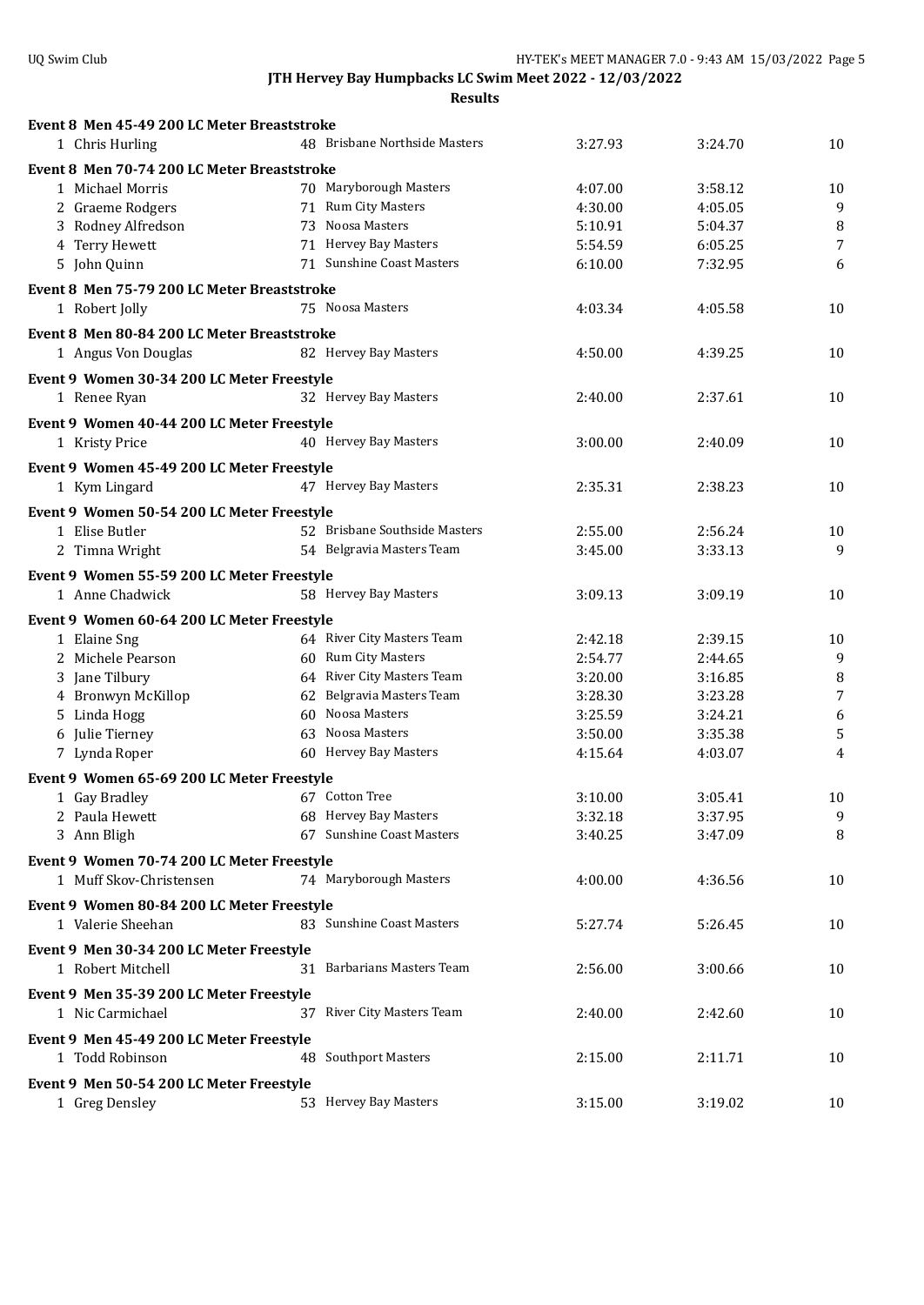| (Event 9 Men 50-54 200 LC Meter Freestyle)                         |                                 |                    |                    |         |
|--------------------------------------------------------------------|---------------------------------|--------------------|--------------------|---------|
| 2 Peter Johnstone                                                  | 51 Ipswich City Masters         | 3:53.14            | 3:39.59            | 9       |
| Event 9 Men 60-64 200 LC Meter Freestyle                           |                                 |                    |                    |         |
| 1 Stewart Germon                                                   | 60 Hervey Bay Masters           | 3:14.70            | 3:08.32            | 10      |
| 2 Jim Travers                                                      | 62 Noosa Masters                | 3:45.00            | 3:23.44            | 9       |
| 3 Gregory Flanders                                                 | 63 Brisbane Southside Masters   | 3:42.85            | 3:30.11            | 8       |
| 4 Louis D'Souza                                                    | 63 Yeronga Park Yabbies Masters | 4:50.70            | 4:21.37            | 7       |
| Event 9 Men 65-69 200 LC Meter Freestyle                           |                                 |                    |                    |         |
| 1 Vivian Oakes                                                     | 68 Hervey Bay Masters           | 3:00.00            | 2:47.40            | 10      |
| 2 David Gibson                                                     | 69 Rum City Masters             | 2:32.00            | 2:49.45            | 9       |
| 3 Neil Newman                                                      | 66 Belgravia Masters Team       | 2:50.71            | 2:52.44            | 8       |
|                                                                    |                                 |                    |                    |         |
| Event 9 Men 70-74 200 LC Meter Freestyle                           |                                 |                    |                    |         |
| 1 Stephen Morrissey                                                | 71 Sunshine Coast Masters       | 4:00.00            | 3:56.01            | 10      |
| Event 9 Men 75-79 200 LC Meter Freestyle                           |                                 |                    |                    |         |
| 1 Trevor Mathews                                                   | 77 Noosa Masters                | 3:39.54            | 3:30.53            | 10      |
| Event 9 Men 80-84 200 LC Meter Freestyle                           |                                 |                    |                    |         |
| 1 Lyle Ferguson                                                    | 82 Rum City Masters             | 4:04.06            | 4:09.72            | 10      |
| Event 10 Women 30-34 100 LC Meter Backstroke                       |                                 |                    |                    |         |
| 1 Emma Marshall                                                    | 32 Redlands Bayside Masters     | 3:01.00            | 3:22.12            | 10      |
|                                                                    |                                 |                    |                    |         |
| Event 10 Women 40-44 100 LC Meter Backstroke                       |                                 |                    |                    |         |
| 1 Rowena Solomons                                                  | 41 Cotton Tree                  | 1:32.00            | 1:29.64            | 10      |
| Event 10 Women 45-49 100 LC Meter Backstroke                       |                                 |                    |                    |         |
| 1 Kerry-Lee McGregor                                               | 45 Belgravia Masters Team       | 1:43.00            | 1:33.24            | 10      |
| 2 Clare Somerville                                                 | 47 Sunshine Coast Masters       | 1:51.21            | 1:51.70            | 9       |
| 3 Valeria Wecke                                                    | 46 Maryborough Masters          | 1:58.16            | 2:02.72            | 8       |
| Event 10 Women 50-54 100 LC Meter Backstroke                       |                                 |                    |                    |         |
| 1 Sharon Walsh                                                     | 54 Rum City Masters             | 4:06.43            | 3:33.11            | 10      |
|                                                                    |                                 |                    |                    |         |
| Event 10 Women 55-59 100 LC Meter Backstroke                       | 59 Hervey Bay Masters           |                    |                    |         |
| 1 Shannon Macdonald<br>2 Lexie Steffan                             | 55 Rum City Masters             | 1:29.65<br>2:22.28 | 1:32.22<br>2:31.56 | 10<br>9 |
|                                                                    |                                 |                    |                    |         |
| Event 10 Women 60-64 100 LC Meter Backstroke                       |                                 |                    |                    |         |
| 1 Linda Hodkinson                                                  | 62 Hervey Bay Masters           | 1:48.98            | 1:40.29            | 10      |
| 2 Adele Tucker                                                     | 64 Noosa Masters                | 1:57.12            | 1:56.16            | 9       |
| 3 Catherine Flanders                                               | 61 Brisbane Southside Masters   | 2:10.00            | 2:00.39            | 8       |
| 4 Sue Brennan                                                      | 62 Rum City Masters             | 2:12.00            | 2:14.77            | 7       |
| Event 10 Women 65-69 100 LC Meter Backstroke                       |                                 |                    |                    |         |
| 1 Jann Edwards                                                     | 68 Rum City Masters             | 1:38.00            | 1:39.04            | 10      |
| 2 Gay Bradley                                                      | 67 Cotton Tree                  | 1:48.23            | 1:46.17            | 9       |
| 3 Jo Matthews                                                      | 67 Noosa Masters                | 1:55.00            | 1:55.01            | 8       |
| 4 Ann Bligh                                                        | 67 Sunshine Coast Masters       | 2:22.00            | 2:12.04            | 7       |
| 5 Jacky Shields                                                    | 68 Noosa Masters                | 2:28.50            | 2:12.45            | 6       |
| Event 10 Women 70-74 100 LC Meter Backstroke                       |                                 |                    |                    |         |
| 1 Terry Carter                                                     | 72 Noosa Masters                | 1:59.75            | 1:54.59            | 10      |
| 2 Shelley Parrish                                                  | 72 Brisbane Northside Masters   | 2:11.00            | 2:12.41            | 9       |
| 3 Christine Cooper                                                 | 73 Noosa Masters                | 3:05.00            | 2:44.99            | 8       |
|                                                                    |                                 |                    |                    |         |
| Event 10 Women 75-79 100 LC Meter Backstroke<br>1 Narelle Phillips | 75 Belgravia Masters Team       | 1:52.19            | 1:50.99            | 10      |
| 2 Anne Besser                                                      | 76 Noosa Masters                | 3:45.00            | 2:45.09            | 9       |
|                                                                    |                                 |                    |                    |         |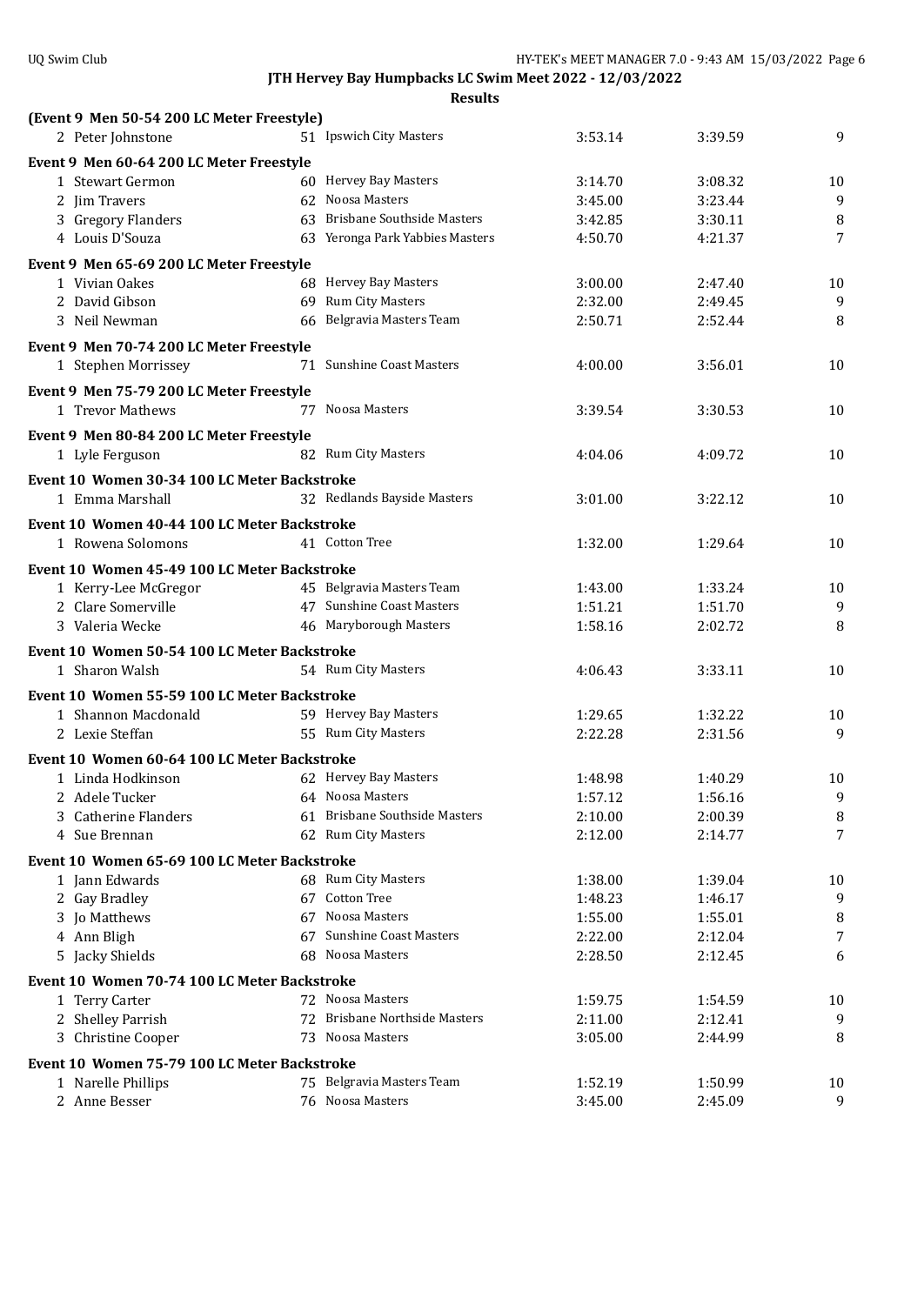|    | (Event 10 Women 75-79 100 LC Meter Backstroke)                    |    |                                   |         |         |                |
|----|-------------------------------------------------------------------|----|-----------------------------------|---------|---------|----------------|
|    | 3 Wendy Ivanusec                                                  |    | 79 Noosa Masters                  | 3:18.37 | 3:02.87 | 8              |
|    | Event 10 Women 85-89 100 LC Meter Backstroke                      |    |                                   |         |         |                |
|    | 1 Pauline Yates                                                   |    | 87 Rum City Masters               | 2:15.00 | 2:41.33 | 10             |
|    |                                                                   |    |                                   |         |         |                |
|    | Event 10 Men 35-39 100 LC Meter Backstroke                        |    |                                   |         |         |                |
|    | 1 Thomas Hosking                                                  |    | 39 Rum City Masters               | 1:40.00 | 1:28.50 | 10             |
|    | 2 Nic Carmichael                                                  |    | 37 River City Masters Team        | 1:26.66 | 1:34.14 | 9              |
|    | Event 10 Men 65-69 100 LC Meter Backstroke                        |    |                                   |         |         |                |
|    | 1 Ian Tucker                                                      |    | 67 Noosa Masters                  | 1:40.64 | 1:39.21 | 10             |
|    | Event 10 Men 75-79 100 LC Meter Backstroke                        |    |                                   |         |         |                |
|    | 1 George Green                                                    |    | 79 Sunshine Coast Masters         | 1:37.23 | 1:36.82 | 10             |
|    |                                                                   |    | 75 Noosa Masters                  |         | 1:48.43 | 9              |
|    | 2 Brian Hoepper                                                   |    |                                   | 1:49.30 |         |                |
|    | Event 11 Women 30-34 50 LC Meter Freestyle                        |    |                                   |         |         |                |
|    | 1 Renee Ryan                                                      |    | 32 Hervey Bay Masters             | 33.00   | 33.60   | 10             |
|    | 2 Emma Marshall                                                   |    | 32 Redlands Bayside Masters       | 57.83   | 1:01.90 | 9              |
|    | Event 11 Women 40-44 50 LC Meter Freestyle                        |    |                                   |         |         |                |
|    | 1 Kristy Price                                                    |    | 40 Hervey Bay Masters             | 35.00   | 32.29   | 10             |
|    | 2 Susanne Milenkevich                                             |    | 42 Yeronga Park Yabbies Masters   | 36.15   | 36.02   | 9              |
|    |                                                                   |    |                                   |         |         |                |
|    | Event 11 Women 45-49 50 LC Meter Freestyle                        |    |                                   |         |         |                |
|    | 1 Kym Lingard                                                     |    | 47 Hervey Bay Masters             | 31.24   | 32.16   | 10             |
|    | 2 Narelle Whitford                                                |    | 45 Hervey Bay Masters             | 37.00   | 34.00   | 9              |
|    | Event 11 Women 50-54 50 LC Meter Freestyle                        |    |                                   |         |         |                |
|    | 1 Nola Macaulay                                                   |    | 53 University of Queensland Maste | 31.84   | 30.60   | 10             |
|    | 2 Annemaree Grainger                                              |    | 53 Maryborough Masters            | 37.00   | 34.77   | 9              |
|    | 3 Elise Butler                                                    |    | 52 Brisbane Southside Masters     | 36.17   | 36.96   | 8              |
|    | 4 Timna Wright                                                    |    | 54 Belgravia Masters Team         | 50.00   | 42.72   | 7              |
|    | 5 Sharon Walsh                                                    |    | 54 Rum City Masters               | 1:24.52 | 1:12.36 | 6              |
|    |                                                                   |    |                                   |         |         |                |
|    | Event 11 Women 55-59 50 LC Meter Freestyle<br>1 Shannon Macdonald |    | 59 Hervey Bay Masters             | 34.50   | 36.75   | 10             |
|    | 2 Anne Chadwick                                                   |    | 58 Hervey Bay Masters             | 38.11   | 37.28   | 9              |
|    | 3 Melissa Travers                                                 |    | 58 Noosa Masters                  | 1:20.00 | 51.75   | 8              |
|    |                                                                   |    |                                   |         |         |                |
|    | Event 11 Women 60-64 50 LC Meter Freestyle                        |    |                                   |         |         |                |
|    | 1 Elaine Sng                                                      |    | 64 River City Masters Team        | 34.47   | 33.41   | 10             |
|    | 2 Christine Roberts                                               |    | 60 Hervey Bay Masters             | 35.00   | 34.02   | 9              |
| 3. | Michele Pearson                                                   |    | 60 Rum City Masters               | 35.00   | 34.14   | 8              |
|    | 4 Michelle Stonehouse                                             |    | 60 Sunshine Coast Masters         | 38.00   | 37.13   | 7              |
| 5  | Jane Tilbury                                                      |    | 64 River City Masters Team        | 40.00   | 38.03   | 6              |
| 6  | Linda Hodkinson                                                   |    | 62 Hervey Bay Masters             | 42.48   | 38.18   | 5              |
| 7  | Bronwyn McKillop                                                  |    | 62 Belgravia Masters Team         | 39.47   | 39.50   | 4              |
| 8  | Linda Hogg                                                        | 60 | Noosa Masters                     | 41.12   | 40.28   | 3              |
| 9  | Sue Brennan                                                       | 62 | Rum City Masters                  | 41.50   | 42.42   | $\overline{c}$ |
| 10 | Linda Vale                                                        | 62 | Belgravia Masters Team            | 48.00   | 47.39   | 1              |
| 11 | Vicki Newman                                                      |    | 64 Belgravia Masters Team         | 45.00   | 48.50   | $\mathbf{1}$   |
|    | 12 Lynda Roper                                                    |    | 60 Hervey Bay Masters             | 49.99   | 49.08   | 1              |
|    | Event 11 Women 65-69 50 LC Meter Freestyle                        |    |                                   |         |         |                |
|    | 1 Jann Edwards                                                    |    | 68 Rum City Masters               | 36.00   | 35.99   | 10             |
|    | 2 Helen Malar                                                     |    | 68 Noosa Masters                  | 44.00   | 45.07   | 9              |
|    | 3 Paula Hewett                                                    |    | 68 Hervey Bay Masters             | 44.71   | 45.92   | 8              |
|    | 4 Jacky Shields                                                   |    | 68 Noosa Masters                  | 44.60   | 46.05   | 7              |
|    | 5 Ann Bligh                                                       |    | 67 Sunshine Coast Masters         | 46.23   | 46.83   | 6              |
|    |                                                                   |    |                                   |         |         |                |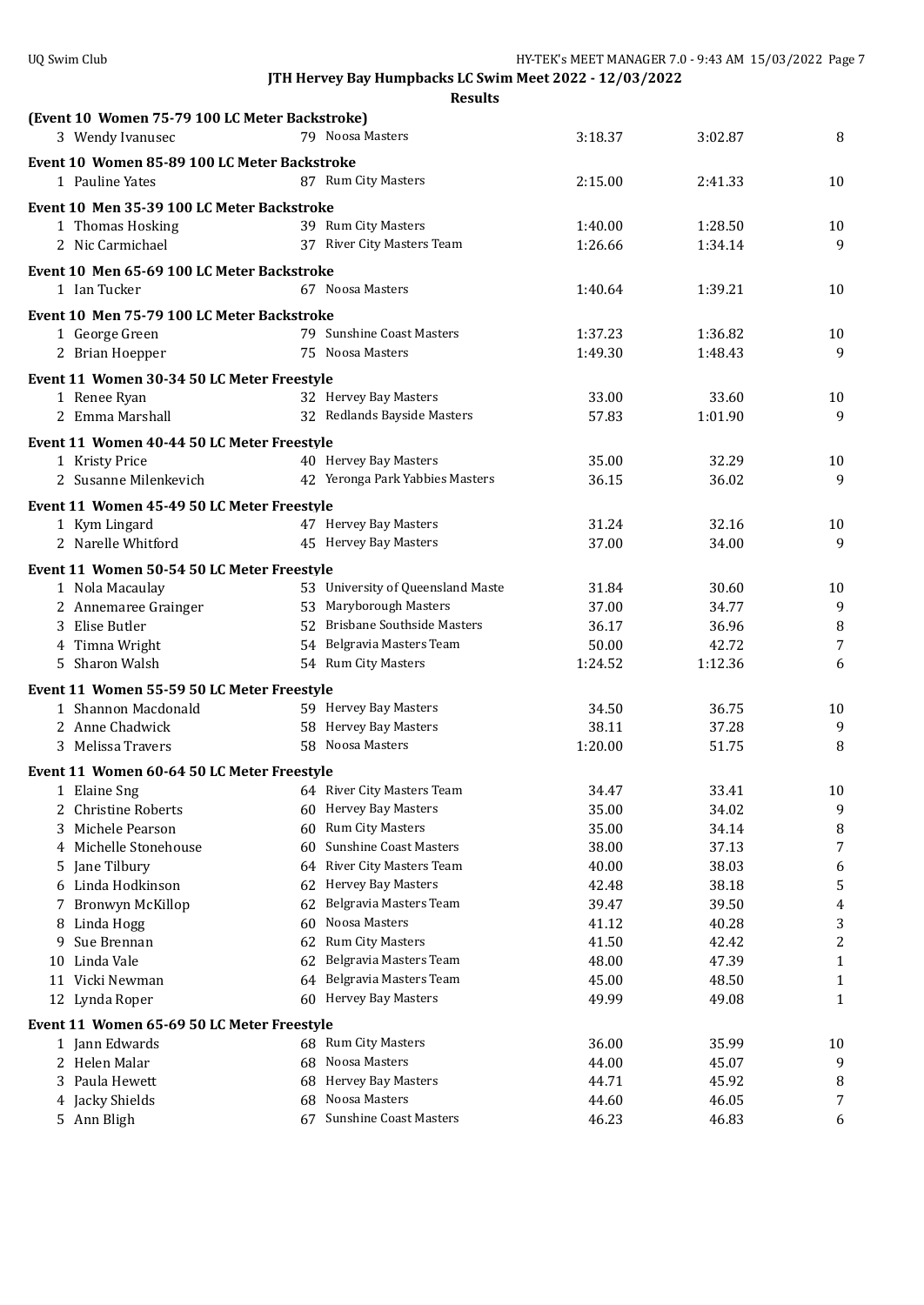| Event 11 Women 70-74 50 LC Meter Freestyle                      |     |                                   |                |                |         |
|-----------------------------------------------------------------|-----|-----------------------------------|----------------|----------------|---------|
| 1 Muff Skov-Christensen                                         |     | 74 Maryborough Masters            | 55.00          | 51.17          | 10      |
| 2 Christine Cooper                                              |     | 73 Noosa Masters                  | 52.57          | 54.87          | 9       |
| 3 Robyn Selby                                                   |     | 73 Noosa Masters                  | 56.80          | 1:00.65        | 8       |
| Event 11 Women 75-79 50 LC Meter Freestyle                      |     |                                   |                |                |         |
| 1 Marsha Reddiex                                                |     | 79 Belgravia Masters Team         | 40.00          | 39.91          | 10      |
| 2 Lindy Salter                                                  |     | 78 Miami Masters                  | 43.50          | 42.13          | 9       |
| 3 Chris Rowland                                                 |     | 76 Maryborough Masters            | 1:08.45        | 1:09.68        | 8       |
|                                                                 |     |                                   |                |                |         |
| Event 11 Women 80-84 50 LC Meter Freestyle<br>1 Hanna Wassenaar |     | 80 Brisbane Southside Masters     | 53.00          | 54.95          |         |
| 2 Sheila Tweedy                                                 |     | 82 Sunshine Coast Masters         | 58.00          | 56.47          | 10<br>9 |
| 3 Valerie Sheehan                                               |     | 83 Sunshine Coast Masters         | 1:04.56        | 1:04.71        | 8       |
|                                                                 |     |                                   |                |                |         |
| Event 11 Women 85-89 50 LC Meter Freestyle                      |     |                                   |                |                |         |
| 1 Pauline Yates                                                 |     | 87 Rum City Masters               | 59.00          | 55.75          | 10      |
| Event 11 Men 30-34 50 LC Meter Freestyle                        |     |                                   |                |                |         |
| 1 Lachlan McCarthy                                              |     | 31 Element Masters                | 28.20          | 29.34          | 10      |
| 2 Robert Mitchell                                               |     | 31 Barbarians Masters Team        | 32.50          | 32.79          | 9       |
| Event 11 Men 35-39 50 LC Meter Freestyle                        |     |                                   |                |                |         |
| 1 William Reid                                                  |     | 35 Hervey Bay Masters             | 28.31          | 28.53          | 10      |
| 2 Thomas Hosking                                                |     | 39 Rum City Masters               | 30.54          | 31.31          | 9       |
| 3 Nic Carmichael                                                |     | 37 River City Masters Team        | 32.11          | 33.67          | 8       |
| 4 Dylan Carmichael                                              |     | 37 Aqualicious Masters            | 50.05          | 52.27          | 7       |
|                                                                 |     |                                   |                |                |         |
| Event 11 Men 45-49 50 LC Meter Freestyle                        |     |                                   |                |                |         |
| 1 Todd Robinson                                                 |     | 48 Southport Masters              | 26.00          | 25.86          | 10      |
| 2 Dion Hutchins                                                 |     | 45 Barbarians Masters Team        | 28.65          | 28.39          | 9       |
| 3 Lance Erasmus                                                 |     | 45 Belgravia Masters Team         | 34.09          | 31.42          | 8       |
| 4 Chris Hurling                                                 |     | 48 Brisbane Northside Masters     | 31.52          | 31.72          | 7       |
| Event 11 Men 50-54 50 LC Meter Freestyle                        |     |                                   |                |                |         |
| 1 Greg Densley                                                  |     | 53 Hervey Bay Masters             | 38.00          | 35.56          | 10      |
| 2 Timothy Green                                                 |     | 52 Hervey Bay Masters             | 37.10          | 36.53          | 9       |
| Event 11 Men 55-59 50 LC Meter Freestyle                        |     |                                   |                |                |         |
| 1 Scott Greensill                                               |     | 58 Brisbane Northside Masters     | 32.21          | 32.70          | 10      |
|                                                                 |     |                                   |                |                |         |
| Event 11 Men 60-64 50 LC Meter Freestyle                        |     | 60 Hervey Bay Masters             |                |                |         |
| 1 Stewart Germon                                                |     | 62 Noosa Masters                  | 36.65<br>45.00 | 35.14<br>38.28 | 10      |
| 2 Jim Travers<br>3 Gregory Flanders                             | 63  | <b>Brisbane Southside Masters</b> | 41.28          | 40.77          | 9       |
| 4 Louis D'Souza                                                 |     | 63 Yeronga Park Yabbies Masters   | 49.66          | 49.08          | 8<br>7  |
|                                                                 |     |                                   |                |                |         |
| Event 11 Men 65-69 50 LC Meter Freestyle                        |     |                                   |                |                |         |
| 1 David Gibson                                                  |     | 69 Rum City Masters               | 30.50          | 30.82          | 10      |
| 2 Andy Tuck                                                     |     | 66 Hervey Bay Masters             | 32.50          | 32.70          | 9       |
| Greg Parr<br>3.                                                 | 66  | <b>Sunshine Coast Masters</b>     | 34.11          | 33.10          | 8       |
| Vivian Oakes<br>4                                               | 68  | Hervey Bay Masters                | 35.00          | 34.04          | 7       |
| Neil Newman<br>5                                                | 66  | Belgravia Masters Team            | 34.15          | 35.01          | 6       |
| Event 11 Men 70-74 50 LC Meter Freestyle                        |     |                                   |                |                |         |
| 1 Peter McMonagle                                               |     | 73 Hervey Bay Masters             | 33.87          | 33.66          | 10      |
| Gregory Reid<br>2                                               | 71  | Hervey Bay Masters                | 40.00          | 37.60          | 9       |
| <b>Graeme Rodgers</b><br>3                                      |     | 71 Rum City Masters               | 37.46          | 37.72          | 8       |
| Stephen Morrissey<br>4                                          | 71  | <b>Sunshine Coast Masters</b>     | 40.00          | 39.79          | 7       |
| Keith Johnson                                                   | 70. | Hervey Bay Masters                | 54.42          | 52.66          | 6       |
| 6 Terry Hewett                                                  |     | 71 Hervey Bay Masters             | 55.10          | 59.95          | 5       |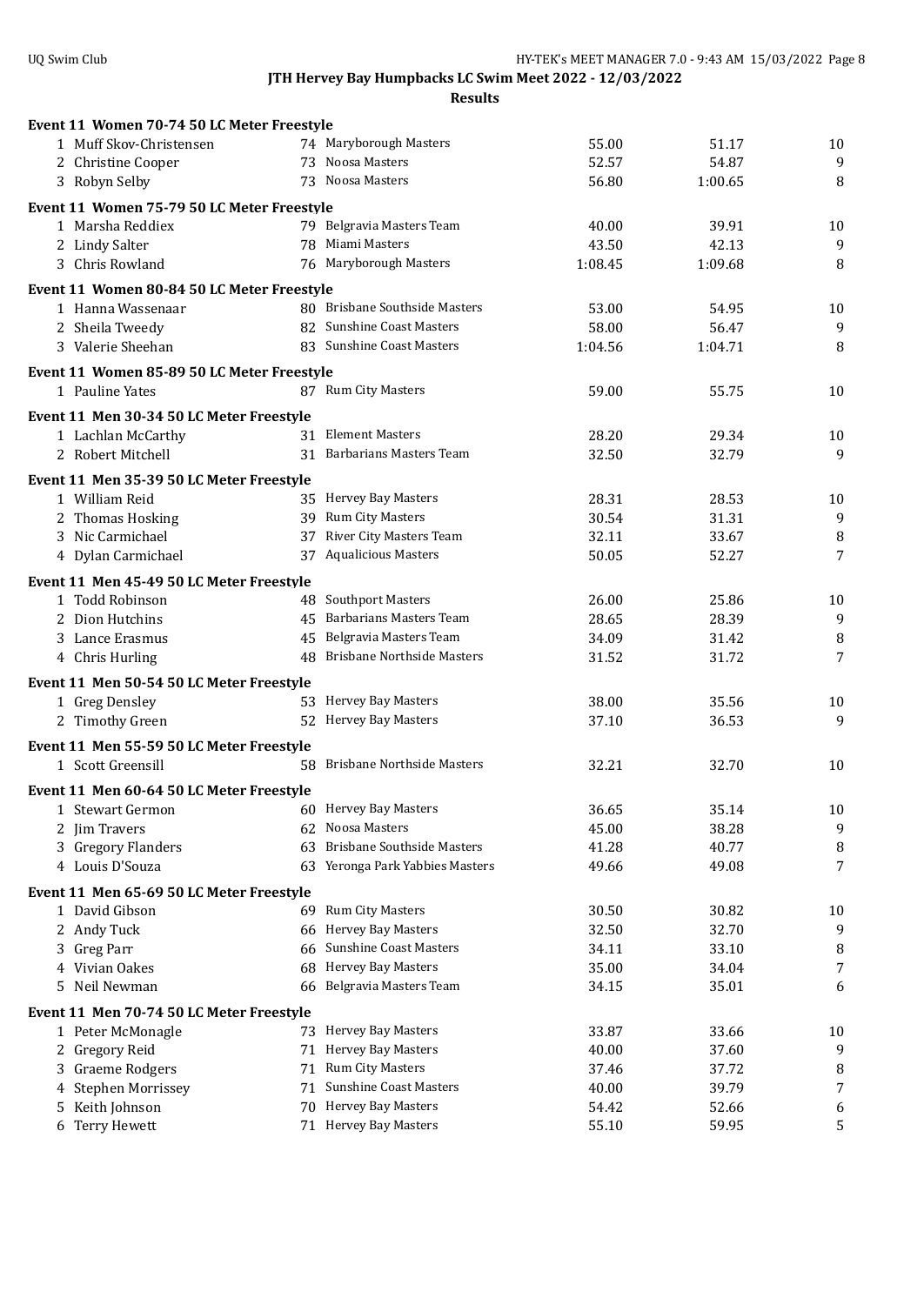| (Event 11 Men 70-74 50 LC Meter Freestyle)                           |    |                                 |         |                    |                |
|----------------------------------------------------------------------|----|---------------------------------|---------|--------------------|----------------|
| 7 John Quinn                                                         |    | 71 Sunshine Coast Masters       | 53.00   | 1:09.63            | 4              |
| Event 11 Men 75-79 50 LC Meter Freestyle                             |    |                                 |         |                    |                |
| 1 Robert Patterson                                                   |    | 75 Redlands Bayside Masters     | 31.00   | 31.77              | 10             |
| 2 Robert Stanley                                                     |    | 77 Maryborough Masters          | 38.00   | 37.38              | 9              |
| 3 George Green                                                       | 79 | <b>Sunshine Coast Masters</b>   | 39.33   | 39.34              | 8              |
| 4 Trevor Mathews                                                     | 77 | Noosa Masters                   | 38.92   | 39.64              | $\overline{7}$ |
| Brian Brodribb<br>5.                                                 |    | 76 Cairns Clams Masters         | 1:04.03 | 54.23              | 6              |
| Event 11 Men 80-84 50 LC Meter Freestyle                             |    |                                 |         |                    |                |
| 1 David Salter                                                       |    | 80 Miami Masters                | 43.00   | 39.73              | 10             |
| 2 Lyle Ferguson                                                      |    | 82 Rum City Masters             | 42.97   | 43.47              | 9              |
| 3 John King                                                          |    | 80 Redlands Bayside Masters     | 46.72   | 47.66              | 8              |
| Event 12 Women 35-39 100 LC Meter Breaststroke                       |    |                                 |         |                    |                |
| 1 Shelley Devers                                                     |    | 36 Rackley Team                 | 1:25.91 | 1:28.02            | 10             |
| Event 12 Women 40-44 100 LC Meter Breaststroke                       |    |                                 |         |                    |                |
| 1 Rowena Solomons                                                    |    | 41 Cotton Tree                  | 1:43.00 | 1:42.95            | 10             |
| 2 Susanne Milenkevich                                                |    | 42 Yeronga Park Yabbies Masters | 1:40.65 | 1:45.81            | 9              |
|                                                                      |    |                                 |         |                    |                |
| Event 12 Women 45-49 100 LC Meter Breaststroke<br>1 Narelle Whitford |    | 45 Hervey Bay Masters           | 1:40.00 |                    |                |
| 2 Clare Somerville                                                   |    | 47 Sunshine Coast Masters       | 1:51.68 | 1:46.31<br>1:55.89 | 10<br>9        |
| 3 Valeria Wecke                                                      |    | 46 Maryborough Masters          | 2:24.50 | 2:26.99            | 8              |
|                                                                      |    |                                 |         |                    |                |
| Event 12 Women 50-54 100 LC Meter Breaststroke                       |    |                                 |         |                    |                |
| 1 Elise Butler                                                       |    | 52 Brisbane Southside Masters   | 1:47.97 | 1:48.99            | 10             |
| 2 Annabelle Johnstone                                                |    | 50 Ipswich City Masters         | 2:09.62 | 2:01.24            | 9              |
| Event 12 Women 55-59 100 LC Meter Breaststroke                       |    |                                 |         |                    |                |
| 1 Lexie Steffan                                                      |    | 55 Rum City Masters             | 2:09.02 | 2:21.55            | 10             |
| Event 12 Women 60-64 100 LC Meter Breaststroke                       |    |                                 |         |                    |                |
| 1 Trudy Ford                                                         |    | 62 Rum City Masters             | 1:45.00 | 1:37.03            | 10             |
| 2 Michelle Stonehouse                                                |    | 60 Sunshine Coast Masters       | 1:45.00 | 1:43.34            | 9              |
| 3 Vicki Newman                                                       |    | 64 Belgravia Masters Team       | 1:56.16 | 1:58.15            | 8              |
| 4 Karen Kruger                                                       |    | 64 Hervey Bay Masters           | 2:18.00 | 2:11.17            | 7              |
| Event 12 Women 65-69 100 LC Meter Breaststroke                       |    |                                 |         |                    |                |
| 1 Wendy Gordon                                                       |    | 69 Brisbane Southside Masters   | 1:52.00 | 1:52.99            | 10             |
| 2 Gay Bradley                                                        |    | 67 Cotton Tree                  | 1:53.74 | 1:55.23            | 9              |
| 3 Helen Malar                                                        |    | 68 Noosa Masters                | 1:54.23 | 1:57.27            | 8              |
| Event 12 Women 70-74 100 LC Meter Breaststroke                       |    |                                 |         |                    |                |
| 1 Muff Skov-Christensen                                              |    | 74 Maryborough Masters          | 2:00.00 | 2:31.14            | 10             |
| 2 Shelley Parrish                                                    |    | 72 Brisbane Northside Masters   | 2:32.00 | 2:34.21            | 9              |
| Event 12 Women 75-79 100 LC Meter Breaststroke                       |    |                                 |         |                    |                |
| 1 Lindy Salter                                                       |    | 78 Miami Masters                | 2:10.00 | 2:07.33            | 10             |
|                                                                      |    |                                 |         |                    |                |
| Event 12 Women 80-84 100 LC Meter Breaststroke<br>1 Hanna Wassenaar  |    | 80 Brisbane Southside Masters   | 2:17.00 | 2:17.60            | 10             |
|                                                                      |    |                                 |         |                    |                |
| Event 12 Men 30-34 100 LC Meter Breaststroke                         |    |                                 |         |                    |                |
| 1 Justin Giles                                                       |    | 34 Gympie Gold Fins Masters     | 1:13.75 | 1:14.72            | 10             |
| 2 Lachlan McCarthy                                                   |    | 31 Element Masters              | 1:28.00 | 1:29.74            | 9              |
| Event 12 Men 35-39 100 LC Meter Breaststroke                         |    |                                 |         |                    |                |
| 1 Dylan Carmichael                                                   |    | 37 Aqualicious Masters          | 2:03.16 | 2:09.90            | 10             |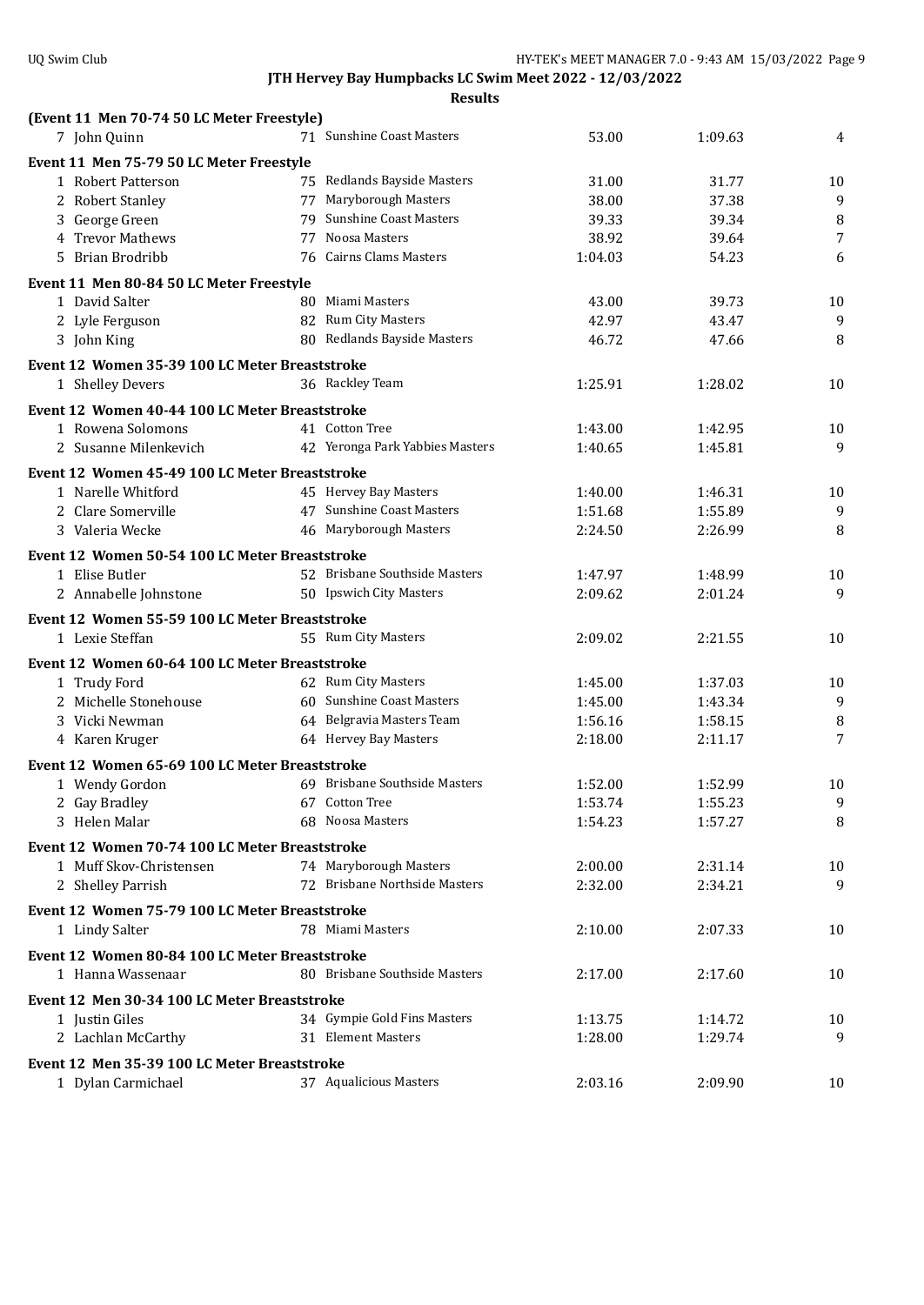|    | Event 12 Men 40-44 100 LC Meter Breaststroke |    |                                   |                |                |                |
|----|----------------------------------------------|----|-----------------------------------|----------------|----------------|----------------|
|    | 1 Ian Dorrepaal                              |    | 44 Yeronga Park Yabbies Masters   | 1:29.74        | 1:31.99        | 10             |
|    |                                              |    |                                   |                |                |                |
|    | Event 12 Men 45-49 100 LC Meter Breaststroke |    | 48 Brisbane Northside Masters     | 1:32.24        | 1:28.65        | 10             |
|    | 1 Chris Hurling<br>2 Lance Erasmus           |    | 45 Belgravia Masters Team         | 1:42.00        | 1:35.58        | 9              |
|    |                                              |    |                                   |                |                |                |
|    | Event 12 Men 50-54 100 LC Meter Breaststroke |    |                                   |                |                |                |
|    | 1 Peter Johnstone                            |    | 51 Ipswich City Masters           | 2:23.47        | 2:13.14        | 10             |
|    | Event 12 Men 65-69 100 LC Meter Breaststroke |    |                                   |                |                |                |
|    | 1 Neil Newman                                |    | 66 Belgravia Masters Team         | 1:55.43        | 1:48.01        | 10             |
|    | 2 Greg Parr                                  |    | 66 Sunshine Coast Masters         | 1:58.47        | 1:54.59        | 9              |
|    | Event 12 Men 70-74 100 LC Meter Breaststroke |    |                                   |                |                |                |
|    | 1 Peter McMonagle                            |    | 73 Hervey Bay Masters             | 1:44.05        | 1:38.04        | 10             |
|    | 2 Michael Morris                             |    | 70 Maryborough Masters            | 1:46.48        | 1:44.85        | 9              |
|    | 3 Graeme Rodgers                             |    | 71 Rum City Masters               | 1:52.26        | 1:49.17        | 8              |
|    | 4 Rodney Alfredson                           |    | 73 Noosa Masters                  | 2:23.50        | 2:16.09        | $\overline{7}$ |
|    | 5 Terry Hewett                               |    | 71 Hervey Bay Masters             | 2:31.34        | 2:39.67        | 6              |
|    | 6 John Quinn                                 |    | 71 Sunshine Coast Masters         | 2:40.00        | 3:25.72        | 5              |
|    |                                              |    |                                   |                |                |                |
|    | Event 12 Men 75-79 100 LC Meter Breaststroke |    |                                   |                |                |                |
|    | 1 Brian Hoepper                              |    | 75 Noosa Masters                  | 1:51.67        | 1:48.19        | 10             |
|    | 2 Robert Jolly                               |    | 75 Noosa Masters                  | 1:48.34        | 1:48.41        | 9              |
|    | 3 Robert Stanley                             |    | 77 Maryborough Masters            | 2:11.97        | 2:10.38        | 8              |
|    | Event 12 Men 80-84 100 LC Meter Breaststroke |    |                                   |                |                |                |
|    | 1 John King                                  |    | 80 Redlands Bayside Masters       | 2:36.07        | 2:38.56        | 10             |
|    | 2 Lyle Ferguson                              |    | 82 Rum City Masters               | 2:23.90        | 2:45.48        | 9              |
|    | Event 13 Women 30-34 50 LC Meter Backstroke  |    |                                   |                |                |                |
|    | 1 Emma Marshall                              |    | 32 Redlands Bayside Masters       | 1:40.16        | 1:31.29        | 10             |
|    |                                              |    |                                   |                |                |                |
|    | Event 13 Women 40-44 50 LC Meter Backstroke  |    |                                   |                |                |                |
|    | 1 Kristy Price                               |    | 40 Hervey Bay Masters             | 50.00          | 40.07          | 10             |
|    | 2 Rowena Solomons                            |    | 41 Cotton Tree                    | 43.00          | 41.84          | 9              |
|    | Event 13 Women 45-49 50 LC Meter Backstroke  |    |                                   |                |                |                |
|    | 1 Kerry-Lee McGregor                         |    | 45 Belgravia Masters Team         | 43.70          | 42.92          | 10             |
|    | Event 13 Women 50-54 50 LC Meter Backstroke  |    |                                   |                |                |                |
|    | 1 Annemaree Grainger                         |    | 53 Maryborough Masters            | 40.00          | 38.68          | 10             |
|    | 2 Annabelle Johnstone                        |    | 50 Ipswich City Masters           | 1:03.80        | 59.39          | 9              |
| 3. | Timna Wright                                 |    | 54 Belgravia Masters Team         | 1:10.00        | 1:02.96        | 8              |
|    | 4 Sharon Walsh                               |    | 54 Rum City Masters               | 1:39.35        | 1:41.59        | 7              |
|    |                                              |    |                                   |                |                |                |
|    | Event 13 Women 55-59 50 LC Meter Backstroke  |    |                                   |                |                |                |
|    | 1 Shannon Macdonald                          |    | 59 Hervey Bay Masters             | 40.63          | 41.55          | 10             |
|    | 2 Anne Chadwick                              |    | 58 Hervey Bay Masters             | 50.00          | 47.82          | 9              |
|    | 3 Lexie Steffan                              |    | 55 Rum City Masters               | 1:03.41        | 1:09.70        | 8              |
|    | Event 13 Women 60-64 50 LC Meter Backstroke  |    |                                   |                |                |                |
|    |                                              |    |                                   |                | 41.15          | 10             |
|    | 1 Christine Roberts                          |    | 60 Hervey Bay Masters             | 43.00          |                |                |
|    | 2 Michele Pearson                            | 60 | <b>Rum City Masters</b>           | 43.00          | 41.36          | 9              |
|    |                                              |    | 64 River City Masters Team        | 42.38          | 41.52          |                |
|    | 3 Elaine Sng<br>4 Linda Hodkinson            |    | 62 Hervey Bay Masters             | 48.33          | 45.93          | 8<br>7         |
| 5. | <b>Catherine Flanders</b>                    | 61 | <b>Brisbane Southside Masters</b> | 1:26.00        |                |                |
| 6  |                                              | 63 | Noosa Masters                     |                | 53.69<br>54.42 | 6              |
|    | Julie Tierney<br>7 Adele Tucker              |    | 64 Noosa Masters                  | 58.15          |                | 5<br>4         |
| 8  | Bronwyn McKillop                             | 62 | Belgravia Masters Team            | 54.05<br>56.05 | 54.63<br>55.16 | 3              |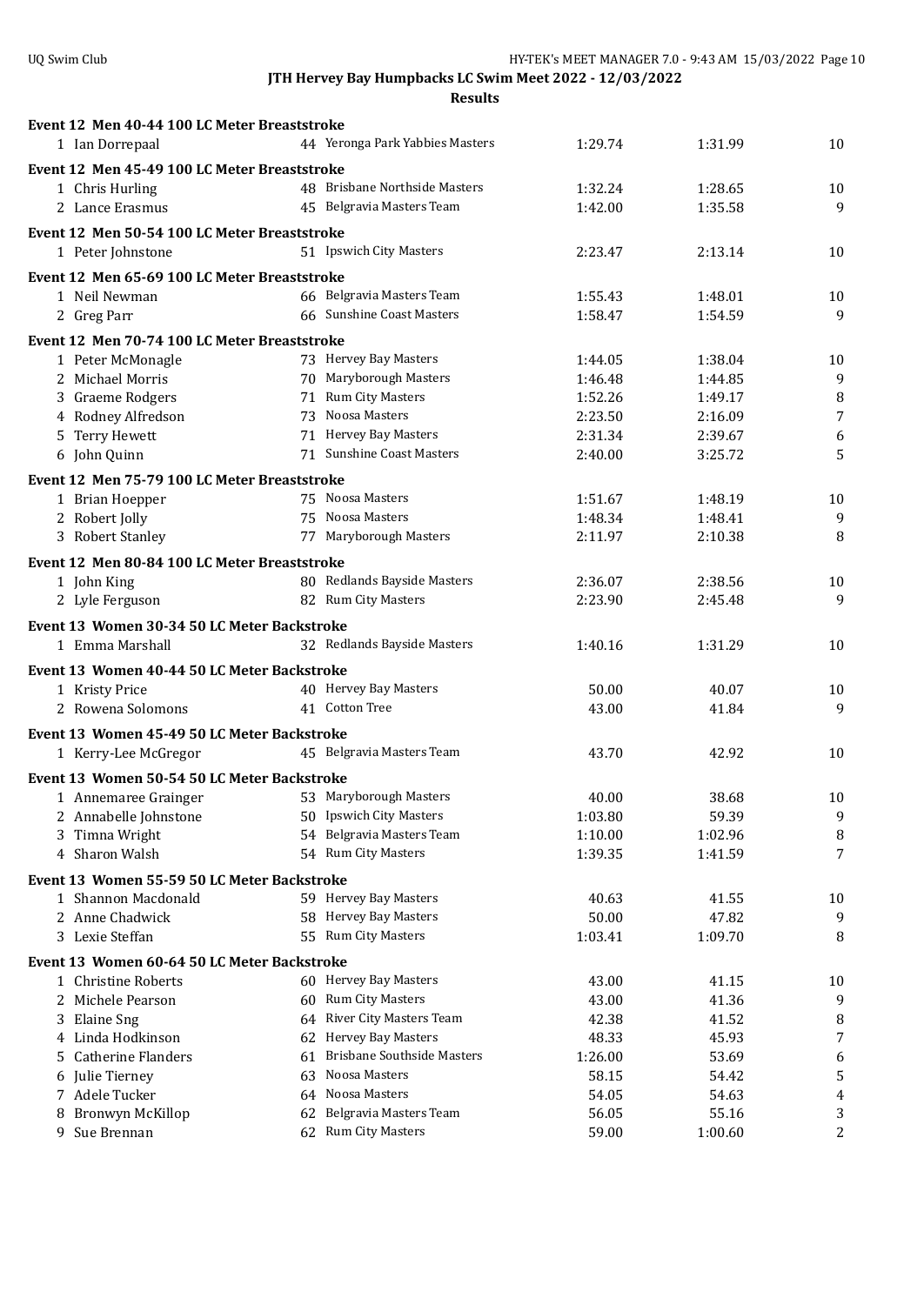| Event 13 Women 65-69 50 LC Meter Backstroke |                                            |                |                |         |
|---------------------------------------------|--------------------------------------------|----------------|----------------|---------|
| 1 Jann Edwards                              | 68 Rum City Masters                        | 43.00          | 45.40          | 10      |
| 2 Ann Bligh                                 | 67 Sunshine Coast Masters                  | 58.97          | 1:00.56        | 9       |
| 3 Jacky Shields                             | 68 Noosa Masters                           | 1:04.00        | 1:00.85        | 8       |
| Event 13 Women 70-74 50 LC Meter Backstroke |                                            |                |                |         |
| 1 Terry Carter                              | 72 Noosa Masters                           | 53.16          | 51.98          | 10      |
| 2 Shelley Parrish                           | 72 Brisbane Northside Masters              | 1:02.00        | 1:01.33        | 9       |
| 3 Robyn Selby                               | 73 Noosa Masters                           | 1:10.16        | 1:15.97        | 8       |
| Event 13 Women 75-79 50 LC Meter Backstroke |                                            |                |                |         |
| 1 Narelle Phillips                          | 75 Belgravia Masters Team                  | 52.33          | 49.80          | 10      |
| 2 Anne Besser                               | 76 Noosa Masters                           | 1:30.00        | 1:14.65        | 9       |
| 3 Wendy Ivanusec                            | 79 Noosa Masters                           | 1:28.34        | 1:21.33        | 8       |
| Event 13 Women 80-84 50 LC Meter Backstroke |                                            |                |                |         |
| 1 Sheila Tweedy                             | 82 Sunshine Coast Masters                  | 1:20.51        | 1:17.27        | 10      |
| 2 Valerie Sheehan                           | 83 Sunshine Coast Masters                  | 1:21.42        | 1:27.44        | 9       |
|                                             |                                            |                |                |         |
| Event 13 Men 35-39 50 LC Meter Backstroke   | 39 Rum City Masters                        | 42.61          |                |         |
| 1 Thomas Hosking<br>2 Nic Carmichael        | 37 River City Masters Team                 | 39.46          | 40.57<br>43.22 | 10<br>9 |
|                                             |                                            |                |                |         |
| Event 13 Men 50-54 50 LC Meter Backstroke   |                                            |                |                |         |
| 1 Greg Densley                              | 53 Hervey Bay Masters                      | 55.00          | 57.68          | 10      |
| Event 13 Men 55-59 50 LC Meter Backstroke   |                                            |                |                |         |
| 1 Scott Greensill                           | 58 Brisbane Northside Masters              | 40.22          | 40.58          | 10      |
| Event 13 Men 60-64 50 LC Meter Backstroke   |                                            |                |                |         |
| 1 Stewart Germon                            | 60 Hervey Bay Masters                      | 47.00          | 43.12          | 10      |
| 2 Gregory Flanders                          | 63 Brisbane Southside Masters              | 1:25.00        | 1:13.74        | 9       |
| Event 13 Men 65-69 50 LC Meter Backstroke   |                                            |                |                |         |
| 1 David Gibson                              | 69 Rum City Masters                        | 40.80          | 41.08          | 10      |
| 2 Andy Tuck                                 | 66 Hervey Bay Masters                      | 45.00          | 45.44          | 9       |
| 3 Ian Tucker                                | 67 Noosa Masters                           | 45.66          | 45.66          | 8       |
|                                             |                                            |                |                |         |
| Event 13 Men 70-74 50 LC Meter Backstroke   | 71 Sunshine Coast Masters                  |                |                |         |
| 1 Stephen Morrissey                         | 71 Hervey Bay Masters                      | 46.00<br>49.00 | 45.81<br>46.88 | 10<br>9 |
| 2 Gregory Reid<br>3 Rodney Alfredson        | 73 Noosa Masters                           | 1:10.00        | 1:01.49        | 8       |
| 4 Keith Johnson                             | 70 Hervey Bay Masters                      | 1:12.93        | 1:08.33        | 7       |
| 5 John Quinn                                | 71 Sunshine Coast Masters                  | 1:25.00        | 1:43.07        | 6       |
|                                             |                                            |                |                |         |
| Event 13 Men 75-79 50 LC Meter Backstroke   |                                            |                |                |         |
| 1 Robert Patterson                          | 75 Redlands Bayside Masters                | 45.00          | 42.02          | 10      |
| 2 George Green                              | 79 Sunshine Coast Masters<br>Noosa Masters | 43.25          | 43.55          | 9       |
| 3 Trevor Mathews<br>77<br>4 Robert Stanley  | 77 Maryborough Masters                     | 50.00<br>55.31 | 53.73          | 8<br>7  |
| 5 Brian Brodribb                            | 76 Cairns Clams Masters                    | 1:49.50        | 1:01.81        | 6       |
|                                             |                                            |                | 1:35.21        |         |
| Event 13 Men 80-84 50 LC Meter Backstroke   |                                            |                |                |         |
| 1 David Salter                              | 80 Miami Masters                           | 52.00          | 1:02.44        | 10      |
| 2 John King                                 | 80 Redlands Bayside Masters                | 1:14.33        | 1:12.58        | 9       |
| Event 14 Women 30-34 100 LC Meter Butterfly |                                            |                |                |         |
| 1 Renee Ryan                                | 32 Hervey Bay Masters                      | 1:22.00        | 1:24.70        | 10      |
| Event 14 Women 50-54 100 LC Meter Butterfly |                                            |                |                |         |
| --- Nola Macaulay                           | 53 University of Queensland Maste          | 1:14.51        | DQ             |         |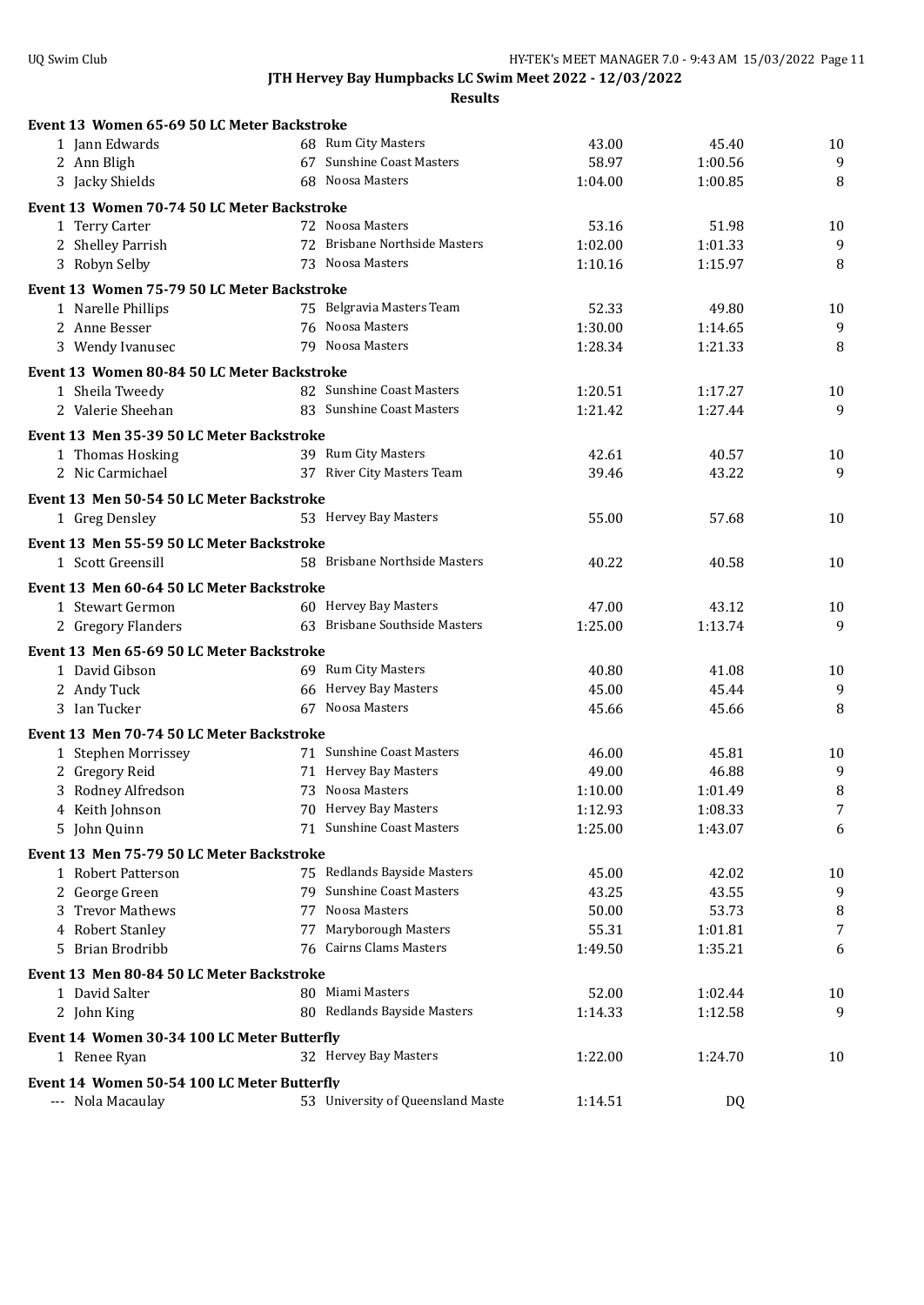| Event 14 Women 65-69 100 LC Meter Butterfly   |                                   |         |         |                  |
|-----------------------------------------------|-----------------------------------|---------|---------|------------------|
| 1 Jo Matthews                                 | 67 Noosa Masters                  | 1:50.00 | 1:56.83 | 10               |
| 2 Paula Hewett                                | 68 Hervey Bay Masters             | 2:28.94 | 2:30.24 | 9                |
|                                               |                                   |         |         |                  |
| Event 14 Women 75-79 100 LC Meter Butterfly   | 79 Belgravia Masters Team         |         |         |                  |
| 1 Marsha Reddiex                              |                                   | 2:05.00 | 2:03.62 | 10               |
| Event 14 Men 30-34 100 LC Meter Butterfly     |                                   |         |         |                  |
| 1 Justin Giles                                | 34 Gympie Gold Fins Masters       | 1:00.99 | 1:02.44 | 10               |
| Event 14 Men 35-39 100 LC Meter Butterfly     |                                   |         |         |                  |
| 1 William Reid                                | 35 Hervey Bay Masters             | 1:20.00 | 1:13.17 | 10               |
| Event 14 Men 70-74 100 LC Meter Butterfly     |                                   |         |         |                  |
| 1 Michael Morris                              | 70 Maryborough Masters            | 2:05.00 | 2:01.89 | 10               |
| Event 15 Women 30-34 50 LC Meter Breaststroke |                                   |         |         |                  |
| 1 Emma Marshall                               | 32 Redlands Bayside Masters       | 2:07.50 | 1:53.14 | 10               |
|                                               |                                   |         |         |                  |
| Event 15 Women 35-39 50 LC Meter Breaststroke |                                   |         |         |                  |
| 1 Shelley Devers                              | 36 Rackley Team                   | 39.08   | 40.01   | 10               |
| Event 15 Women 40-44 50 LC Meter Breaststroke |                                   |         |         |                  |
| 1 Susanne Milenkevich                         | 42 Yeronga Park Yabbies Masters   | 47.33   | 47.95   | 10               |
| Event 15 Women 45-49 50 LC Meter Breaststroke |                                   |         |         |                  |
| 1 Kerry-Lee McGregor                          | 45 Belgravia Masters Team         | 48.08   | 45.65   | 10               |
| 2 Narelle Whitford                            | 45 Hervey Bay Masters             | 50.00   | 46.01   | 9                |
| 3 Clare Somerville                            | 47 Sunshine Coast Masters         | 51.78   | 51.51   | 8                |
| Event 15 Women 50-54 50 LC Meter Breaststroke |                                   |         |         |                  |
| 1 Nola Macaulay                               | 53 University of Queensland Maste | 41.24   | 42.70   | 10               |
| 2 Elise Butler                                | 52 Brisbane Southside Masters     | 48.00   | 48.55   | 9                |
| 3 Annabelle Johnstone                         | 50 Ipswich City Masters           | 53.46   | 53.56   | 8                |
| 4 Sharon Walsh                                | 54 Rum City Masters               | 2:27.83 | 2:17.08 | 7                |
| Event 15 Women 60-64 50 LC Meter Breaststroke |                                   |         |         |                  |
| 1 Trudy Ford                                  | 62 Rum City Masters               | 48.00   | 45.30   | 10               |
| 2 Michelle Stonehouse                         | 60 Sunshine Coast Masters         | 48.22   | 48.80   | 9                |
| 3 Christine Roberts                           | 60 Hervey Bay Masters             | 50.00   | 49.62   | 8                |
| 4 Linda Vale                                  | 62 Belgravia Masters Team         | 55.00   | 53.01   | 7                |
| Vicki Newman<br>5.                            | 64 Belgravia Masters Team         | 52.82   | 53.07   | 6                |
| 6 Bronwyn McKillop                            | 62 Belgravia Masters Team         | 54.32   | 53.29   | 5                |
| 7 Linda Hodkinson                             | 62 Hervey Bay Masters             | 52.10   | 54.63   | 4                |
| <b>Catherine Flanders</b>                     | 61 Brisbane Southside Masters     | 1:06.00 | 57.47   | 3                |
| 9 Karen Kruger                                | 64 Hervey Bay Masters             | 1:10.00 | 1:00.12 | $\boldsymbol{2}$ |
| 10 Linda Hogg                                 | 60 Noosa Masters                  | 54.00   | 1:01.00 | $\mathbf{1}$     |
| Event 15 Women 65-69 50 LC Meter Breaststroke |                                   |         |         |                  |
| 1 Helen Malar                                 | 68 Noosa Masters                  | 50.50   | 51.03   | 10               |
| 2 Wendy Gordon                                | 69 Brisbane Southside Masters     | 52.00   | 51.92   | 9                |
|                                               |                                   |         |         |                  |
| Event 15 Women 70-74 50 LC Meter Breaststroke | 72 Noosa Masters                  | 59.00   | 59.90   |                  |
| 1 Terry Carter<br>2 Muff Skov-Christensen     | 74 Maryborough Masters            | 1:00.00 | 1:06.34 | 10<br>9          |
|                                               |                                   |         |         |                  |
| Event 15 Women 75-79 50 LC Meter Breaststroke |                                   |         |         |                  |
| 1 Lindy Salter                                | 78 Miami Masters                  | 59.50   | 56.45   | 10               |
| 2 Wendy Ivanusec                              | 79 Noosa Masters                  | 1:29.00 | 1:28.18 | 9                |
| Event 15 Women 80-84 50 LC Meter Breaststroke |                                   |         |         |                  |
| 1 Hanna Wassenaar                             | 80 Brisbane Southside Masters     | 1:03.00 | 1:04.36 | 10               |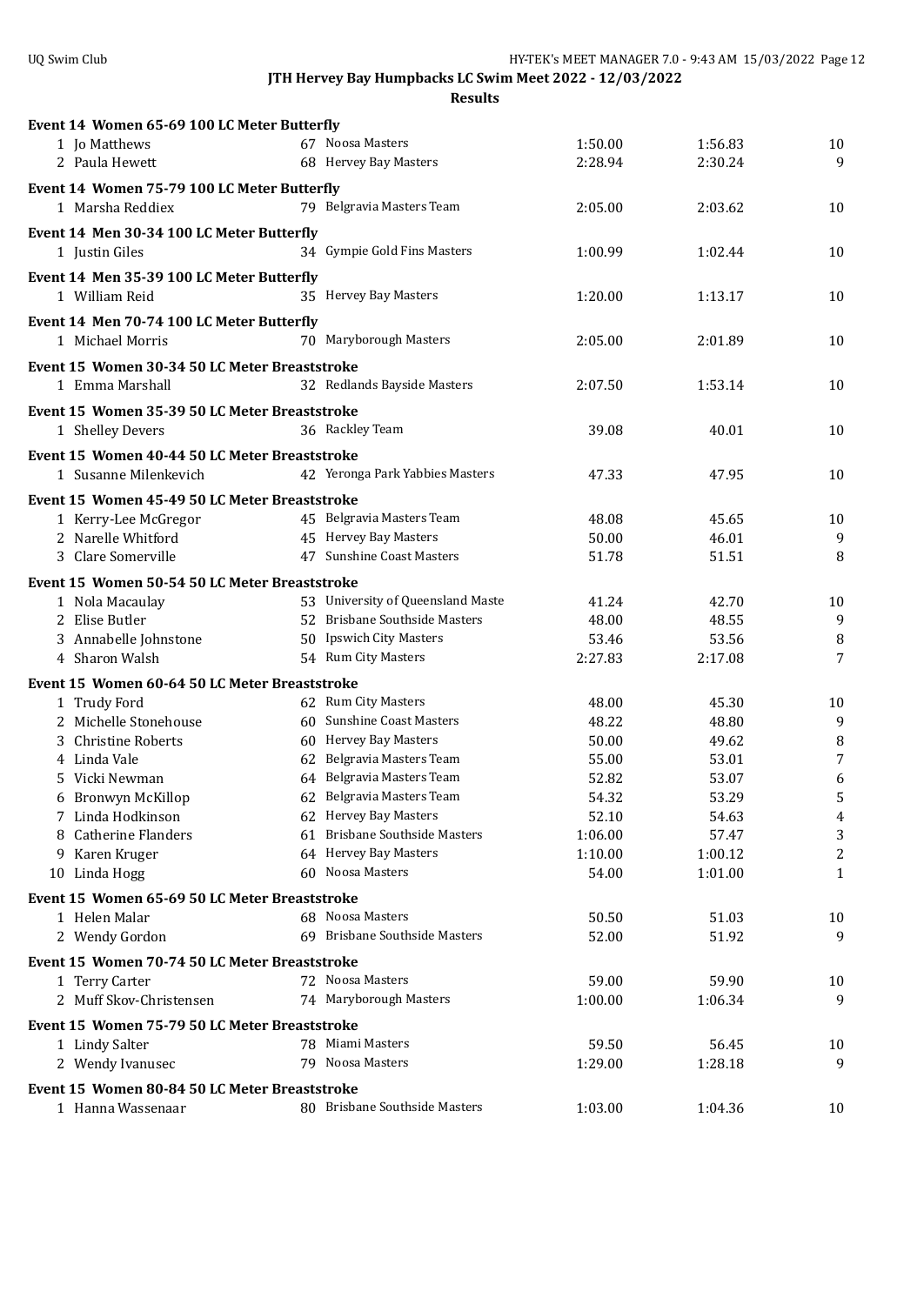|                            | Event 15 Men 30-34 50 LC Meter Breaststroke |                                 |         |         |                  |
|----------------------------|---------------------------------------------|---------------------------------|---------|---------|------------------|
| 1 Justin Giles             |                                             | 34 Gympie Gold Fins Masters     | 32.80   | 33.40   | 10               |
| 2 Lachlan McCarthy         |                                             | 31 Element Masters              | 37.80   | 38.47   | 9                |
| 3 Robert Mitchell          |                                             | 31 Barbarians Masters Team      | 47.86   | 46.97   | 8                |
|                            | Event 15 Men 35-39 50 LC Meter Breaststroke |                                 |         |         |                  |
| 1 Thomas Hosking           |                                             | 39 Rum City Masters             | 42.56   | 41.40   | 10               |
| 2 Dylan Carmichael         |                                             | 37 Aqualicious Masters          | 59.15   | 56.73   | 9                |
|                            |                                             |                                 |         |         |                  |
|                            | Event 15 Men 40-44 50 LC Meter Breaststroke |                                 |         |         |                  |
| 1 Ian Dorrepaal            |                                             | 44 Yeronga Park Yabbies Masters | 38.69   | 38.65   | 10               |
|                            | Event 15 Men 45-49 50 LC Meter Breaststroke |                                 |         |         |                  |
| 1 Chris Hurling            |                                             | 48 Brisbane Northside Masters   | 41.00   | 38.95   | 10               |
| 2 Lance Erasmus            |                                             | 45 Belgravia Masters Team       | 43.00   | 42.10   | 9                |
|                            | Event 15 Men 50-54 50 LC Meter Breaststroke |                                 |         |         |                  |
| 1 Peter Johnstone          |                                             | 51 Ipswich City Masters         | 58.48   | 58.84   | 10               |
|                            | Event 15 Men 55-59 50 LC Meter Breaststroke |                                 |         |         |                  |
| 1 Scott Greensill          |                                             | 58 Brisbane Northside Masters   | 44.08   | 43.60   | 10               |
|                            |                                             |                                 |         |         |                  |
|                            | Event 15 Men 65-69 50 LC Meter Breaststroke |                                 |         |         |                  |
| 1 Andy Tuck                |                                             | 66 Hervey Bay Masters           | 43.00   | 42.78   | 10               |
| 2 David Gibson             |                                             | 69 Rum City Masters             | 50.00   | 46.78   | $\boldsymbol{9}$ |
| 3 Greg Parr                |                                             | 66 Sunshine Coast Masters       | 48.42   | 48.66   | 8                |
|                            | Event 15 Men 70-74 50 LC Meter Breaststroke |                                 |         |         |                  |
| 1 Peter McMonagle          |                                             | 73 Hervey Bay Masters           | 44.08   | 41.14   | 10               |
| 2 Michael Morris           |                                             | 70 Maryborough Masters          | 47.43   | 47.24   | 9                |
| Graeme Rodgers<br>3        |                                             | 71 Rum City Masters             | 50.64   | 48.00   | 8                |
| 4 Rodney Alfredson         |                                             | 73 Noosa Masters                | 1:02.66 | 58.24   | 7                |
| Stephen Morrissey<br>5     |                                             | 71 Sunshine Coast Masters       | 56.00   | 58.92   | 6                |
| Keith Johnson<br>6         |                                             | 70 Hervey Bay Masters           | 1:13.64 | 1:05.90 | 5                |
| Terry Hewett<br>7          |                                             | 71 Hervey Bay Masters           | 1:04.43 | 1:09.75 | $\overline{4}$   |
| 8 John Quinn               |                                             | 71 Sunshine Coast Masters       | 1:06.00 | 1:16.28 | 3                |
|                            | Event 15 Men 75-79 50 LC Meter Breaststroke |                                 |         |         |                  |
| 1 Robert Jolly             |                                             | 75 Noosa Masters                | 48.09   | 46.38   | 10               |
| 2 Brian Hoepper            |                                             | 75 Noosa Masters                | 52.00   | 49.10   | 9                |
| <b>Robert Stanley</b><br>3 |                                             | 77 Maryborough Masters          | 1:04.45 | 53.71   | 8                |
| 4 George Green             |                                             | 79 Sunshine Coast Masters       | 55.55   | 54.34   | 7                |
| 5 Brian Brodribb           |                                             | 76 Cairns Clams Masters         | 1:54.33 | 1:34.61 | 6                |
|                            | Event 15 Men 80-84 50 LC Meter Breaststroke |                                 |         |         |                  |
| 1 Angus Von Douglas        |                                             | 82 Hervey Bay Masters           | 1:00.00 | 59.66   | 10               |
| 2 John King                |                                             | 80 Redlands Bayside Masters     | 1:07.54 | 1:05.86 | 9                |
| 3 David Salter             |                                             | 80 Miami Masters                | 59.00   | 1:15.89 | 8                |
|                            |                                             |                                 |         |         |                  |
|                            | Event 16 Women 30-34 100 LC Meter Freestyle |                                 |         |         |                  |
| 1 Renee Ryan               |                                             | 32 Hervey Bay Masters           | 1:12.00 | 1:13.30 | 10               |
|                            | Event 16 Women 40-44 100 LC Meter Freestyle |                                 |         |         |                  |
| 1 Kristy Price             |                                             | 40 Hervey Bay Masters           | 1:25.00 | 1:14.80 | 10               |
|                            | Event 16 Women 45-49 100 LC Meter Freestyle |                                 |         |         |                  |
| 1 Kym Lingard              |                                             | 47 Hervey Bay Masters           | 1:09.90 | 1:11.09 | 10               |
| 2 Narelle Whitford         |                                             | 45 Hervey Bay Masters           | 1:30.00 | 1:17.51 | 9                |
| 3 Valeria Wecke            |                                             | 46 Maryborough Masters          | 1:42.38 | 1:36.14 | 8                |
|                            | Event 16 Women 50-54 100 LC Meter Freestyle |                                 |         |         |                  |
| 1 Annemaree Grainger       |                                             | 53 Maryborough Masters          | 1:17.00 | 1:16.60 | 10               |
|                            |                                             |                                 |         |         |                  |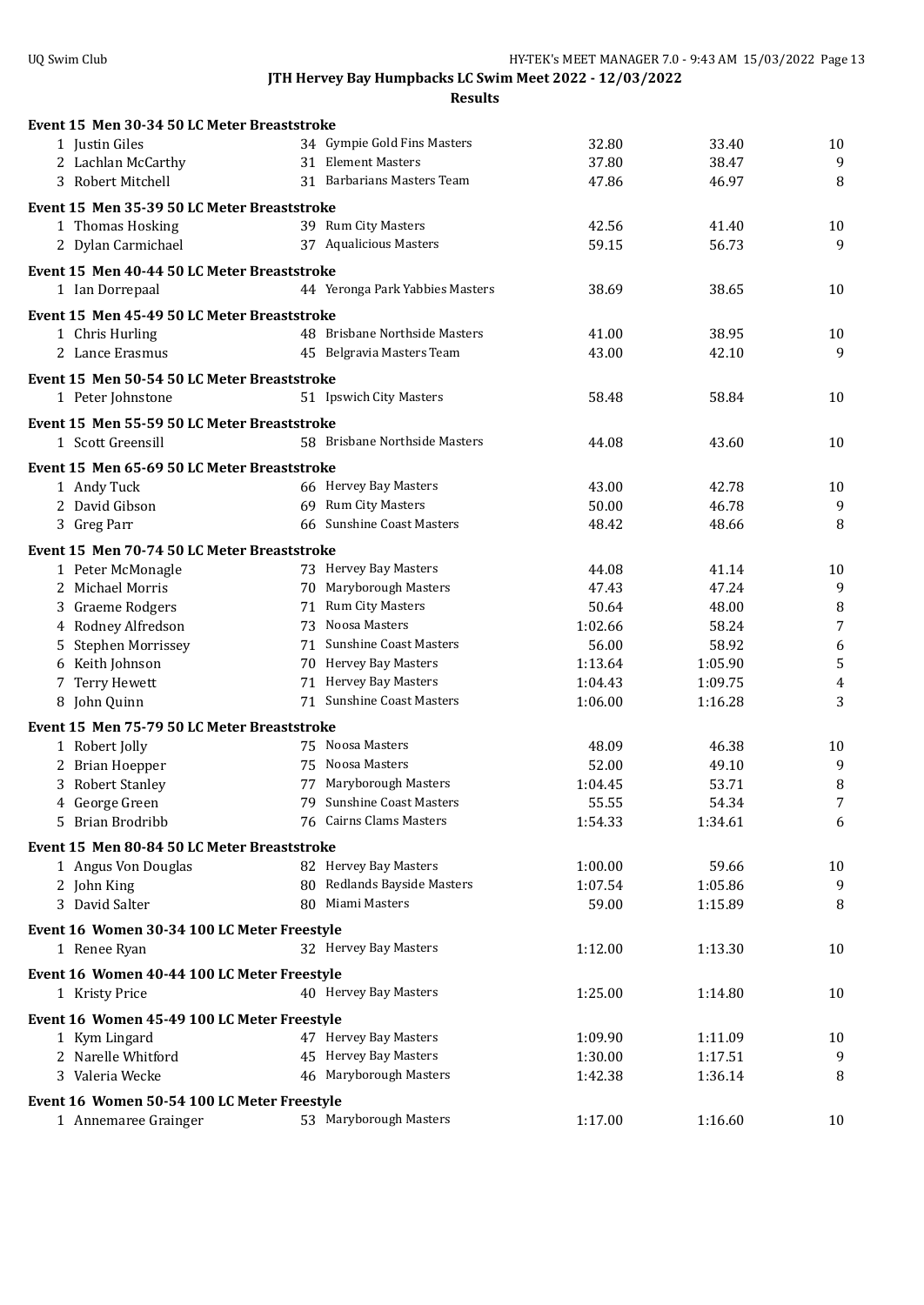| (Event 16 Women 50-54 100 LC Meter Freestyle) |    |                                 |                  |                    |                  |
|-----------------------------------------------|----|---------------------------------|------------------|--------------------|------------------|
| 2 Elise Butler                                |    | 52 Brisbane Southside Masters   | 1:20.92          | 1:20.73            | 9                |
| 3 Timna Wright                                |    | 54 Belgravia Masters Team       | 1:55.00          | 1:36.37            | 8                |
| 4 Debbie Lewry                                |    | 54 Hervey Bay Masters           | 1:50.00          | 1:48.66            | 7                |
| 5 Sharon Walsh                                |    | 54 Rum City Masters             | 3:41.63          | 3:19.37            | 6                |
| Event 16 Women 55-59 100 LC Meter Freestyle   |    |                                 |                  |                    |                  |
| 1 Anne Chadwick                               |    | 58 Hervey Bay Masters           | 1:25.27          | 1:25.24            | 10               |
| 2 Lexie Steffan                               |    | 55 Rum City Masters             | 1:46.89          | 2:00.38            | $\overline{9}$   |
| 3 Melissa Travers                             |    | 58 Noosa Masters                | 2:00.00          | 2:05.75            | 8                |
| Event 16 Women 60-64 100 LC Meter Freestyle   |    |                                 |                  |                    |                  |
| 1 Elaine Sng                                  |    | 64 River City Masters Team      | 1:15.63          | 1:15.26            | 10               |
| 2 Michele Pearson                             |    | 60 Rum City Masters             | 1:19.00          | 1:17.41            | 9                |
| 3 Michelle Stonehouse                         |    | 60 Sunshine Coast Masters       | 1:21.00          | 1:20.64            | 8                |
| 4 Jane Tilbury                                |    | 64 River City Masters Team      | 1:36.00          | 1:27.75            | $\overline{7}$   |
| 5 Linda Hogg                                  |    | 60 Noosa Masters                | 1:30.00          | 1:33.27            | 6                |
| 6 Sue Brennan                                 | 62 | Rum City Masters                | 1:36.50          | 1:36.58            | 5                |
| 7 Julie Tierney                               | 63 | Noosa Masters                   | 1:50.00          | 1:38.23            | $\boldsymbol{4}$ |
| 8 Adele Tucker                                |    | 64 Noosa Masters                | 1:56.00          | 1:58.41            | 3                |
| Event 16 Women 65-69 100 LC Meter Freestyle   |    |                                 |                  |                    |                  |
| 1 Jann Edwards                                |    | 68 Rum City Masters             | 1:21.00          | 1:22.40            | 10               |
| 2 Gay Bradley                                 |    | 67 Cotton Tree                  | 1:29.15          | 1:26.23            | 9                |
| 3 Jacky Shields                               |    | 68 Noosa Masters                | 1:45.46          | 1:44.27            | 8                |
| 4 Ann Bligh                                   |    | 67 Sunshine Coast Masters       | 1:42.45          | 1:45.05            | 7                |
| 5 Paula Hewett                                |    | 68 Hervey Bay Masters           | 1:40.82          | 1:45.42            | 6                |
| Event 16 Women 70-74 100 LC Meter Freestyle   |    |                                 |                  |                    |                  |
| 1 Terry Carter                                |    | 72 Noosa Masters                | 1:50.34          | 1:51.25            | 10               |
| 2 Muff Skov-Christensen                       |    | 74 Maryborough Masters          | 2:00.00          | 2:01.30            | 9                |
| 3 Christine Cooper                            |    | 73 Noosa Masters                | 2:50.00          | 2:08.16            | 8                |
| 4 Robyn Selby                                 |    | 73 Noosa Masters                | 2:12.41          | 2:16.83            | 7                |
| Event 16 Women 75-79 100 LC Meter Freestyle   |    |                                 |                  |                    |                  |
| 1 Narelle Phillips                            |    | 75 Belgravia Masters Team       | 1:39.10          | 1:37.02            | 10               |
| 2 Anne Besser                                 |    | 76 Noosa Masters                | 2:25.00          | 2:26.89            | 9                |
| 3 Chris Rowland                               |    | 76 Maryborough Masters          | 2:31.16          | 2:29.49            | 8                |
| Event 16 Women 80-84 100 LC Meter Freestyle   |    |                                 |                  |                    |                  |
| 1 Sheila Tweedy                               |    | 82 Sunshine Coast Masters       | 2:21.00          | 2:12.95            | 10               |
| 2 Hanna Wassenaar                             |    | 80 Brisbane Southside Masters   | 2:12.00          | 2:22.53            | 9                |
| 3 Valerie Sheehan                             |    | 83 Sunshine Coast Masters       | 2:39.15          | 2:33.88            | 8                |
|                                               |    |                                 |                  |                    |                  |
| Event 16 Men 30-34 100 LC Meter Freestyle     |    | 34 Gympie Gold Fins Masters     |                  |                    |                  |
| 1 Justin Giles                                |    | 31 Element Masters              | 55.82<br>1:03.00 | 56.48              | 10<br>9          |
| 2 Lachlan McCarthy<br>3 Robert Mitchell       |    | 31 Barbarians Masters Team      | 1:14.00          | 1:05.73<br>1:15.54 | 8                |
|                                               |    |                                 |                  |                    |                  |
| Event 16 Men 35-39 100 LC Meter Freestyle     |    |                                 |                  |                    |                  |
| 1 William Reid                                |    | 35 Hervey Bay Masters           | 1:05.00          | 1:04.49            | 10               |
| 2 Nic Carmichael                              |    | 37 River City Masters Team      | 1:15.97          | 1:13.65            | 9                |
| Event 16 Men 40-44 100 LC Meter Freestyle     |    |                                 |                  |                    |                  |
| 1 Ian Dorrepaal                               |    | 44 Yeronga Park Yabbies Masters | 1:22.96          | 1:27.30            | 10               |
| Event 16 Men 45-49 100 LC Meter Freestyle     |    |                                 |                  |                    |                  |
| 1 Todd Robinson                               |    | 48 Southport Masters            | 56.50            | 56.85              | 10               |
| 2 Dion Hutchins                               |    | 45 Barbarians Masters Team      | 1:02.00          | 1:03.22            | 9                |
| 3 Lance Erasmus                               |    | 45 Belgravia Masters Team       | 1:31.00          | 1:14.78            | 8                |
| 4 Chris Hurling                               |    | 48 Brisbane Northside Masters   | 1:15.73          | 1:15.53            | 7                |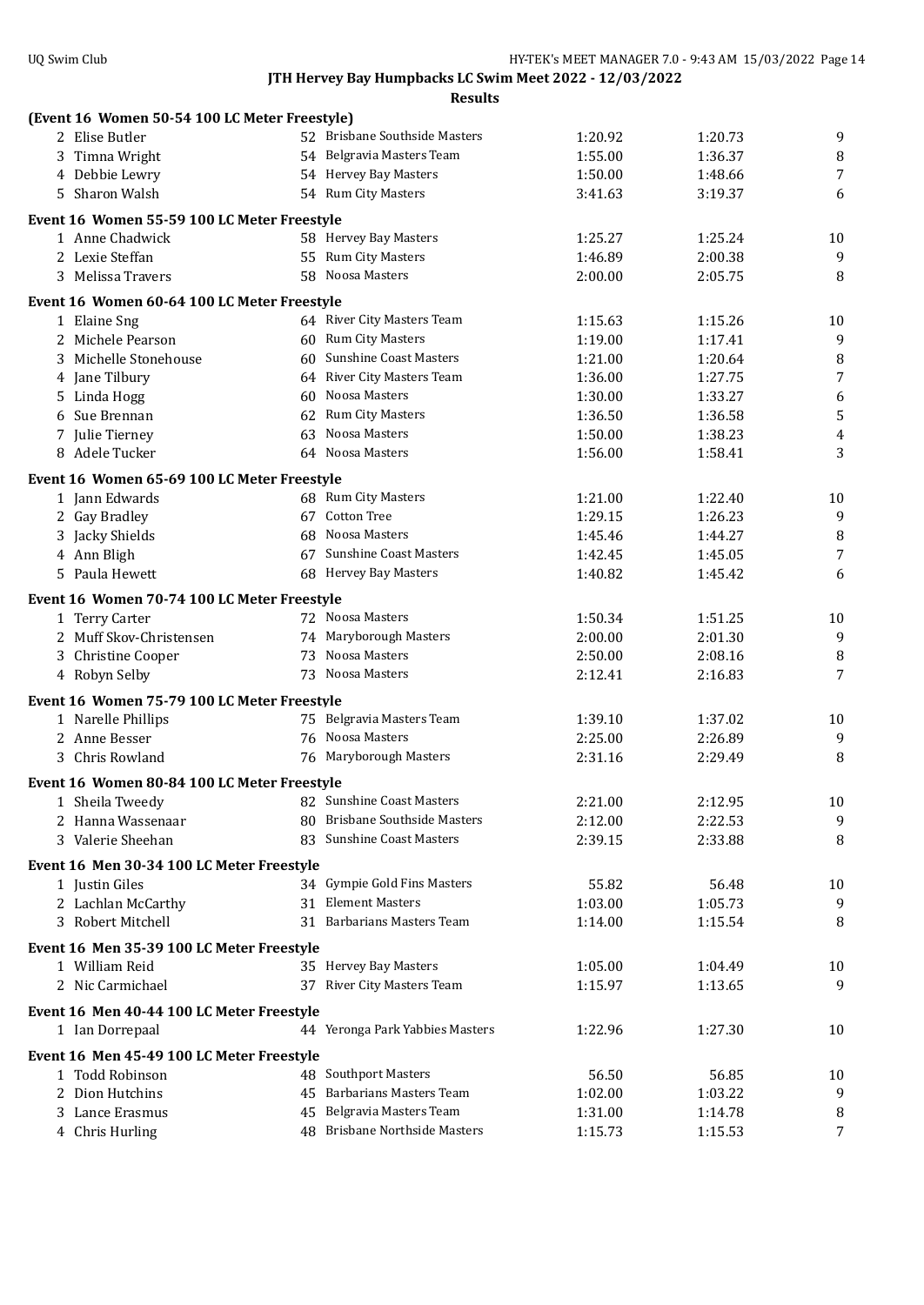| Event 16 Men 50-54 100 LC Meter Freestyle                       |                                   |           |         |                |
|-----------------------------------------------------------------|-----------------------------------|-----------|---------|----------------|
| 1 Greg Densley                                                  | 53 Hervey Bay Masters             | 1:35.00   | 1:24.57 | 10             |
| 2 Peter Johnstone                                               | 51 Ipswich City Masters           | 1:40.64   | 1:31.14 | 9              |
| Event 16 Men 60-64 100 LC Meter Freestyle                       |                                   |           |         |                |
| 1 Stewart Germon                                                | 60 Hervey Bay Masters             | 1:23.04   | 1:22.32 | 10             |
| 2 Jim Travers                                                   | 62 Noosa Masters                  | 1:40.00   | 1:30.04 | $\overline{9}$ |
| 3 Gregory Flanders                                              | 63 Brisbane Southside Masters     | 1:37.17   | 1:34.10 | 8              |
| 4 Louis D'Souza                                                 | 63 Yeronga Park Yabbies Masters   | 1:48.63   | 1:50.89 | 7              |
| Event 16 Men 65-69 100 LC Meter Freestyle                       |                                   |           |         |                |
| 1 Vivian Oakes                                                  | 68 Hervey Bay Masters             | 1:20.00   | 1:15.81 | 10             |
| 2 Greg Parr                                                     | 66 Sunshine Coast Masters         | 1:20.13   | 1:20.47 | 9              |
| Event 16 Men 70-74 100 LC Meter Freestyle                       |                                   |           |         |                |
| 1 Peter McMonagle                                               | 73 Hervey Bay Masters             | 1:22.19   | 1:20.97 | 10             |
| 2 Graeme Rodgers                                                | 71 Rum City Masters               | 1:28.97   | 1:32.98 | 9              |
| 3 Stephen Morrissey                                             | 71 Sunshine Coast Masters         | 1:40.00   | 1:39.39 | 8              |
|                                                                 |                                   |           |         |                |
| Event 16 Men 75-79 100 LC Meter Freestyle<br>1 Robert Patterson | 75 Redlands Bayside Masters       | 1:13.00   | 1:12.90 |                |
| 2 Trevor Mathews                                                | 77 Noosa Masters                  | 1:34.05   | 1:31.90 | 10<br>9        |
| 3 Robert Stanley                                                | 77 Maryborough Masters            | 1:27.58   | 1:33.62 | 8              |
| 4 Brian Brodribb                                                | 76 Cairns Clams Masters           | 2:26.50   | 2:19.26 | 7              |
|                                                                 |                                   |           |         |                |
| Event 16 Men 80-84 100 LC Meter Freestyle                       |                                   |           |         |                |
| 1 David Salter                                                  | 80 Miami Masters                  | 1:40.00   | 1:51.68 | 10             |
| 2 Lyle Ferguson                                                 | 82 Rum City Masters               | 1:52.67   | 1:52.16 | 9              |
| 3 John King                                                     | 80 Redlands Bayside Masters       | 2:02.45   | 2:03.44 | 8              |
| Event 17 Women 30-34 50 LC Meter Butterfly                      |                                   |           |         |                |
| 1 Renee Ryan                                                    | 32 Hervey Bay Masters             | 40.00     | 36.48   | 10             |
| Event 17 Women 35-39 50 LC Meter Butterfly                      |                                   |           |         |                |
| 1 Shelley Devers                                                | 36 Rackley Team                   | 37.54     | 36.30   | 10             |
| Event 17 Women 40-44 50 LC Meter Butterfly                      |                                   |           |         |                |
| 1 Kristy Price                                                  | 40 Hervey Bay Masters             | 45.00     | 37.13   | 10             |
| 2 Rowena Solomons                                               | 41 Cotton Tree                    | 39.00     | 38.86   | 9              |
| Event 17 Women 45-49 50 LC Meter Butterfly                      |                                   |           |         |                |
| 1 Kym Lingard                                                   | 47 Hervey Bay Masters             | 34.92     | 36.02   | 10             |
| 2 Clare Somerville                                              | 47 Sunshine Coast Masters         | <b>NT</b> | 52.73   | 9              |
|                                                                 |                                   |           |         |                |
| Event 17 Women 50-54 50 LC Meter Butterfly                      | 53 University of Queensland Maste | 33.45     | 32.65   |                |
| 1 Nola Macaulay<br>2 Annemaree Grainger                         | 53 Maryborough Masters            | 40.00     | 37.25   | 10<br>9        |
| 3 Annabelle Johnstone                                           | 50 Ipswich City Masters           | 58.80     | 59.75   | 8              |
|                                                                 |                                   |           |         |                |
| Event 17 Women 55-59 50 LC Meter Butterfly                      |                                   |           |         |                |
| 1 Shannon Macdonald                                             | 59 Hervey Bay Masters             | 40.96     | 41.75   | 10             |
| Event 17 Women 60-64 50 LC Meter Butterfly                      |                                   |           |         |                |
| 1 Elaine Sng                                                    | 64 River City Masters Team        | 36.95     | 37.22   | 10             |
| <b>Christine Roberts</b><br>2                                   | 60 Hervey Bay Masters             | 40.00     | 38.36   | 9              |
| 3 Trudy Ford                                                    | 62 Rum City Masters               | 46.00     | 43.49   | $\, 8$         |
| 4 Julie Tierney                                                 | 63 Noosa Masters                  | 55.00     | 52.93   | 7              |
| 5 Karen Kruger                                                  | 64 Hervey Bay Masters             | 1:20.00   | 1:04.43 | 6              |
| Event 17 Women 65-69 50 LC Meter Butterfly                      |                                   |           |         |                |
| 1 Jann Edwards                                                  | 68 Rum City Masters               | 40.60     | 40.45   | 10             |
| 2 Jo Matthews                                                   | 67 Noosa Masters                  | 44.00     | 44.17   | 9              |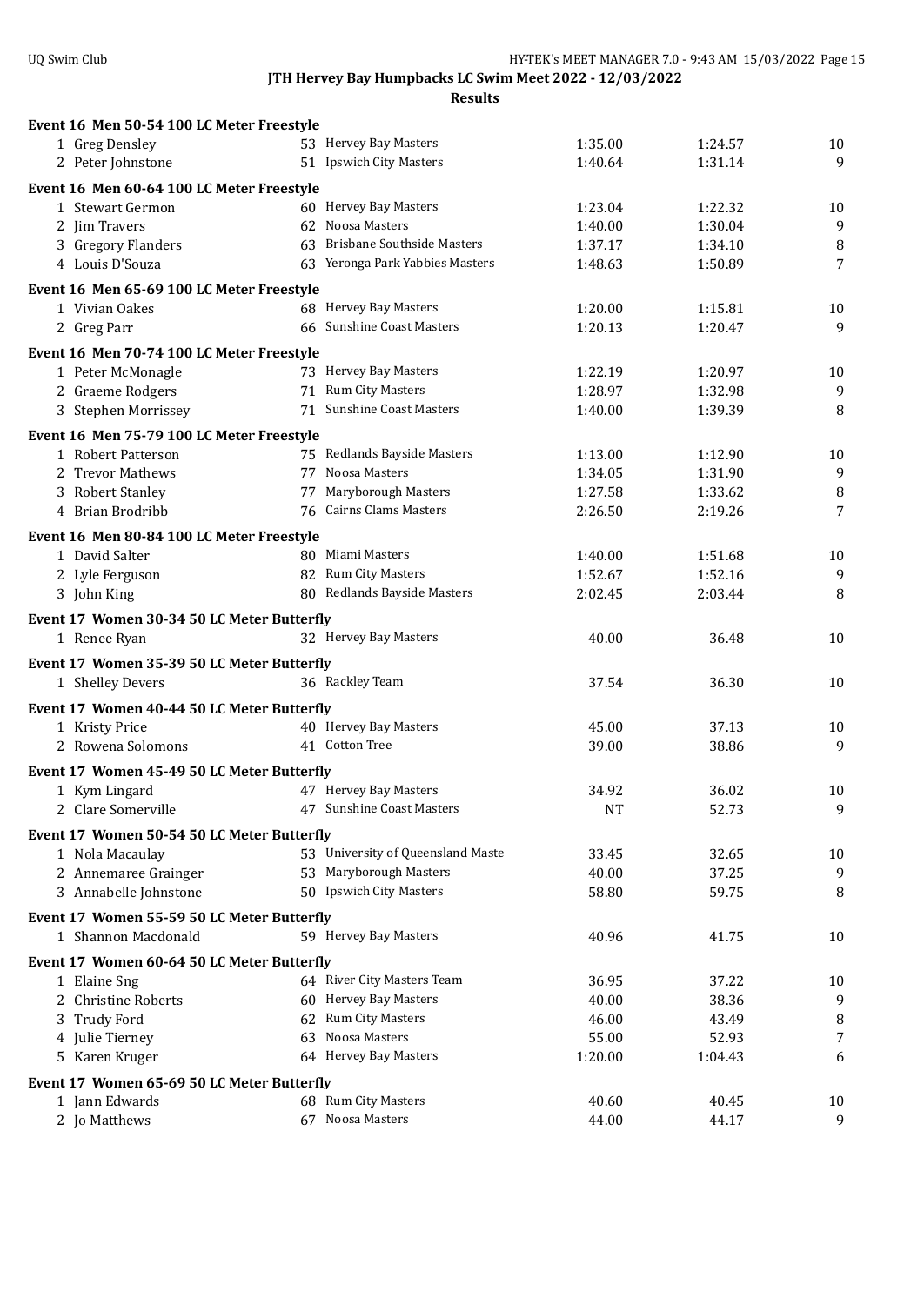| (Event 17 Women 65-69 50 LC Meter Butterfly)        |                               |                                |                                     |    |
|-----------------------------------------------------|-------------------------------|--------------------------------|-------------------------------------|----|
| 3 Wendy Gordon                                      | 69 Brisbane Southside Masters | 52.00                          | 53.68                               | 8  |
| Event 17 Women 75-79 50 LC Meter Butterfly          |                               |                                |                                     |    |
| 1 Marsha Reddiex                                    | 79 Belgravia Masters Team     | 53.00                          | 52.08                               | 10 |
|                                                     |                               |                                |                                     |    |
| Event 17 Men 30-34 50 LC Meter Butterfly            |                               |                                |                                     |    |
| 1 Lachlan McCarthy                                  | 31 Element Masters            | 31.80                          | 31.46                               | 10 |
| Event 17 Men 35-39 50 LC Meter Butterfly            |                               |                                |                                     |    |
| 1 William Reid                                      | 35 Hervey Bay Masters         | 31.56                          | 30.84                               | 10 |
| 2 Thomas Hosking                                    | 39 Rum City Masters           | 33.92                          | 33.13                               | 9  |
| Event 17 Men 55-59 50 LC Meter Butterfly            |                               |                                |                                     |    |
| 1 Scott Greensill                                   | 58 Brisbane Northside Masters | 33.97                          | 34.68                               | 10 |
|                                                     |                               |                                |                                     |    |
| Event 17 Men 60-64 50 LC Meter Butterfly            |                               |                                |                                     |    |
| 1 Jim Travers                                       | 62 Noosa Masters              | 1:15.00                        | 53.42                               | 10 |
| Event 17 Men 65-69 50 LC Meter Butterfly            |                               |                                |                                     |    |
| 1 David Gibson                                      | 69 Rum City Masters           | 34.50                          | 34.66                               | 10 |
| 2 Andy Tuck                                         | 66 Hervey Bay Masters         | 38.00                          | 37.03                               | 9  |
| 3 Vivian Oakes                                      | 68 Hervey Bay Masters         | 45.00                          | 39.72                               | 8  |
| 4 Neil Newman                                       | 66 Belgravia Masters Team     | 38.53                          | 40.34                               | 7  |
| 5 Greg Parr                                         | 66 Sunshine Coast Masters     | 55.00                          | 43.95                               | 6  |
|                                                     |                               |                                |                                     |    |
| Event 17 Men 75-79 50 LC Meter Butterfly            |                               |                                |                                     |    |
| 1 Robert Patterson                                  | 75 Redlands Bayside Masters   | 40.00                          | 38.83                               | 10 |
| 2 Robert Jolly                                      | 75 Noosa Masters              | 48.66                          | 51.56                               | 9  |
| Event 18 Mixed 200-239 200 LC Meter Medley Relay    |                               |                                |                                     |    |
| 1 Hervey Bay Masters                                | A                             | 2:26.00                        | 2:34.27                             | 20 |
| 1) Shannon Macdonald W59                            | 2) Andy Tuck M66              | 3) Kym Lingard W47             | 4) William Reid M35                 |    |
| 2 Hervey Bay Masters                                | R                             | 2:48.00                        | 2:40.57                             | 18 |
| 1) Stewart Germon M60                               | 2) Kristy Price W40           | 3) Renee Ryan W32              | 4) Vivian Oakes M68                 |    |
| 3 Belgravia Masters Team                            | A                             | 4:00.00                        | 2:50.50                             | 16 |
| 1) Kerry-Lee McGregor W45                           | 2) Vicki Newman W64           | 3) Neil Newman M66             | 4) Lance Erasmus M45                |    |
| Event 18 Mixed 240-279 200 LC Meter Medley Relay    |                               |                                |                                     |    |
|                                                     | A                             | 3:02.00                        | 3:01.99                             | 20 |
| 1 Sunshine Coast Masters                            | 2) Michelle Stonehouse W60    | 3) Clare Somerville W47        |                                     |    |
| 1) George Green M79                                 | A                             |                                | 4) Stephen Morrissey M71<br>3:15.54 | 18 |
| 2 Noosa Masters                                     | 2) Helen Malar W68            | 2:21.00<br>3) Ian Tucker M67   |                                     |    |
| 1) Adele Tucker W64<br>3 Hervey Bay Masters         | A                             |                                | 4) Trevor Mathews M77<br>3:31.27    |    |
| 1) Christine Roberts W60                            | 2) Terry Hewett M71           | 3:40.00<br>3) Paula Hewett W68 | 4) Gregory Reid M71                 | 16 |
|                                                     |                               |                                |                                     |    |
| Event 18 Mixed 280-319 200 LC Meter Medley Relay    |                               |                                |                                     |    |
| 1 Noosa Masters                                     | A                             | 2:32.00                        | 3:11.02                             | 20 |
| 1) Brian Hoepper M75                                | 2) Robert Jolly M75           | 3) Jo Matthews W67             | 4) Julie Tierney W63                |    |
| Event 19 Mixed 160-199 200 LC Meter Freestyle Relay |                               |                                |                                     |    |
| 1 Hervey Bay Masters                                | A                             | 2:03.60                        | 2:14.34                             | 20 |
| 1) William Reid M35                                 | 2) Kym Lingard W47            | 3) Renee Ryan W32              | 4) Andy Tuck M66                    |    |
| 2 Hervey Bay Masters                                | B                             | 2:14.40                        | 2:21.15                             | 18 |
| 1) Narelle Whitford W45                             | 2) Stewart Germon M60         | 3) Greg Densley M53            | 4) Kristy Price W40                 |    |
|                                                     |                               |                                |                                     |    |
| Event 19 Mixed 200-239 200 LC Meter Freestyle Relay |                               |                                |                                     |    |
| 1 Hervey Bay Masters                                | A                             | 2:10.80                        | 2:25.77                             | 20 |
| 1) Christine Roberts W60                            | 2) Vivian Oakes M68           | 3) Timothy Green M52           | 4) Shannon Macdonald W59            |    |
| Event 19 Mixed 240-279 200 LC Meter Freestyle Relay |                               |                                |                                     |    |
| 1 Belgravia Masters Team                            | A                             | 3:20.00                        | 2:29.66                             | 20 |
| 1) Lance Erasmus M45                                | 2) Bronwyn McKillop W62       | 3) Marsha Reddiex W79          | 4) Neil Newman M66                  |    |